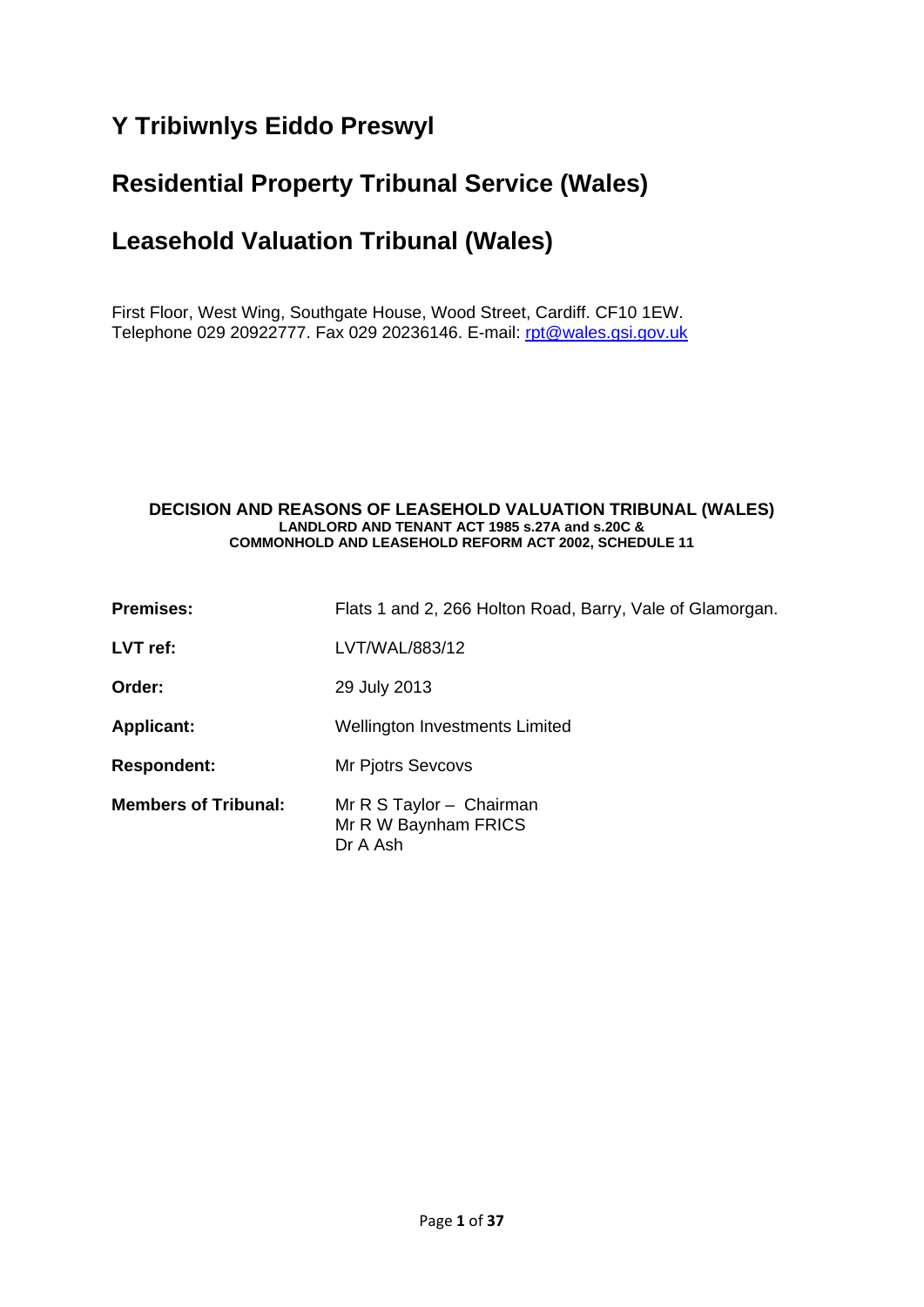Upon the Applicant having indicated that it will not seek to recover from the Respondent any of its costs associated with these proceedings.

## **IT IS ORDERED THAT:-**

- 1. In respect of Flat 2, 266 Holton Road the Respondent shall forthwith pay the Applicant the sum of £1,465.43.
- 2. Upon service of the requisite service charge demand, the Respondent shall pay to the Applicant £250 per flat in respect of the qualifying works.
- 3. The matter shall be transferred back to the Cardiff County Court, [case number 1SA01910] the payability of service charges having been determined.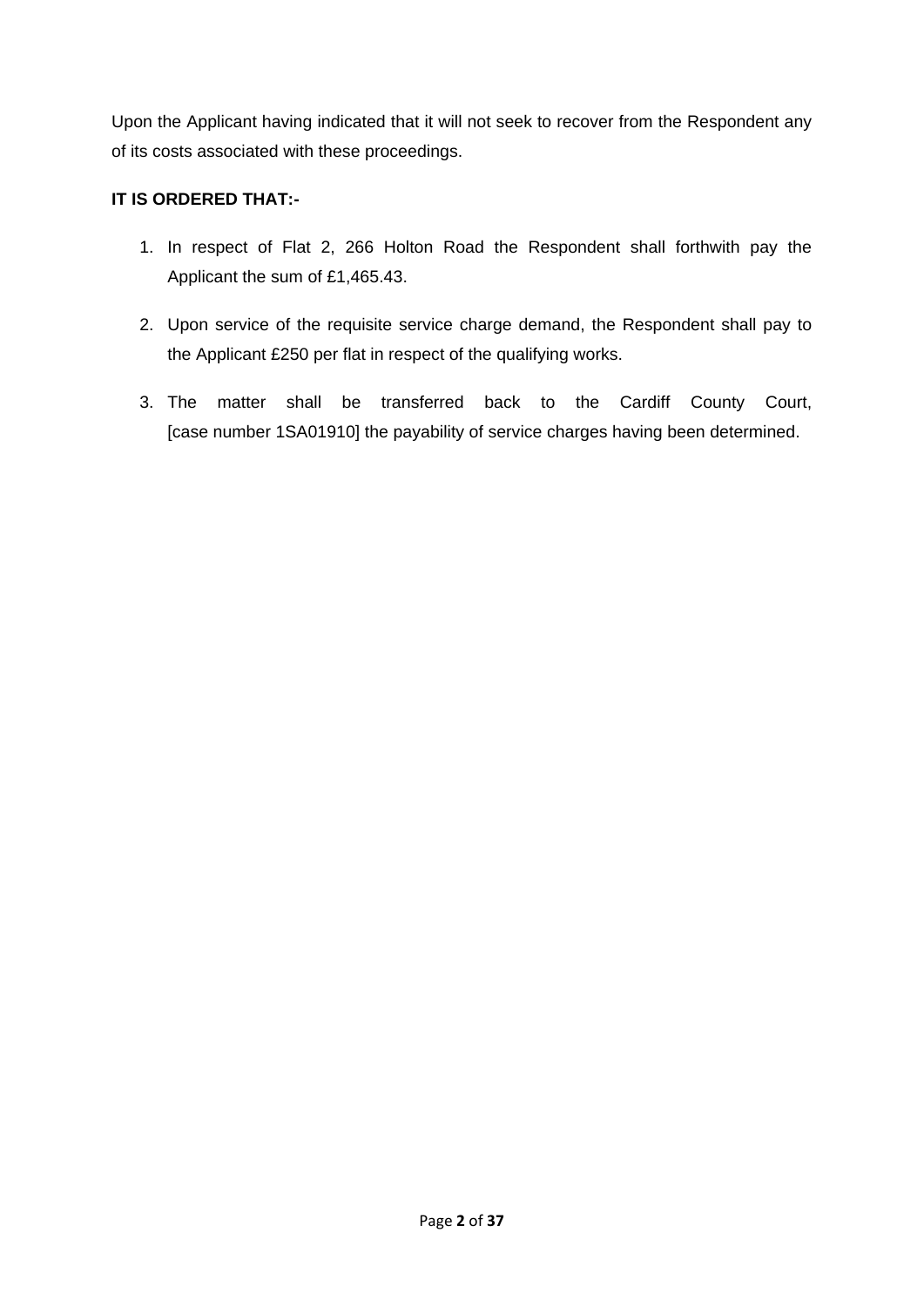#### **REASONS**

- 1. This is our final determination of services charges payable in respect of Flats 1 and 2, 266 Holton Road, Barry.
- 2. The matter has been the subject to two earlier preliminary determinations dated 27 July 2012 and 21 February 2013. Those earlier decisions are appended as annexes (A & B) to this decision and should be read in conjunction with this decision. The complicated substantive and procedural background described in those decisions is not repeated herein.
- 3. There was a 3 day hearing on the 11, 12 and 13 February 2013 in which most of the issues between the parties were resolved. However, when coming to draft our reasons 3 issues had not been addressed to our satisfaction. Mindful of the need to only make decisions based upon evidence before the Tribunal upon which both parties have had the opportunity to comment, we gave further directions to resolve those matters.
- 4. The Tribunal required further submissions upon the following matters:
	- a. The status of the £1,479 legal costs claimed in the Woodcocks letter dated 5 May 2011, it appearing to the Tribunal that these should have been accounted for as an administration charge in 2011.
	- b. What the Tribunal can and should do in respect of the £7,922.92 ("the overpaid sum") which was paid by the Birmingham Midshires on the Respondent's account.
	- c. Was the 2010 County Court claim issued before any sum was contractually due, in that paragraph 7.1 of the lease provides for service charges to be paid "on the rent day or within 28 days of written demand (whichever is the later date in each year of the Term)" and that the 2010 service charge invoice is dated 25 October 2010 and the County Court proceedings were issued on the 11 November 2010.
- 5. By the 2 April 2013 the parties had not complied with our directions and further directions were issued on the 2 April 2013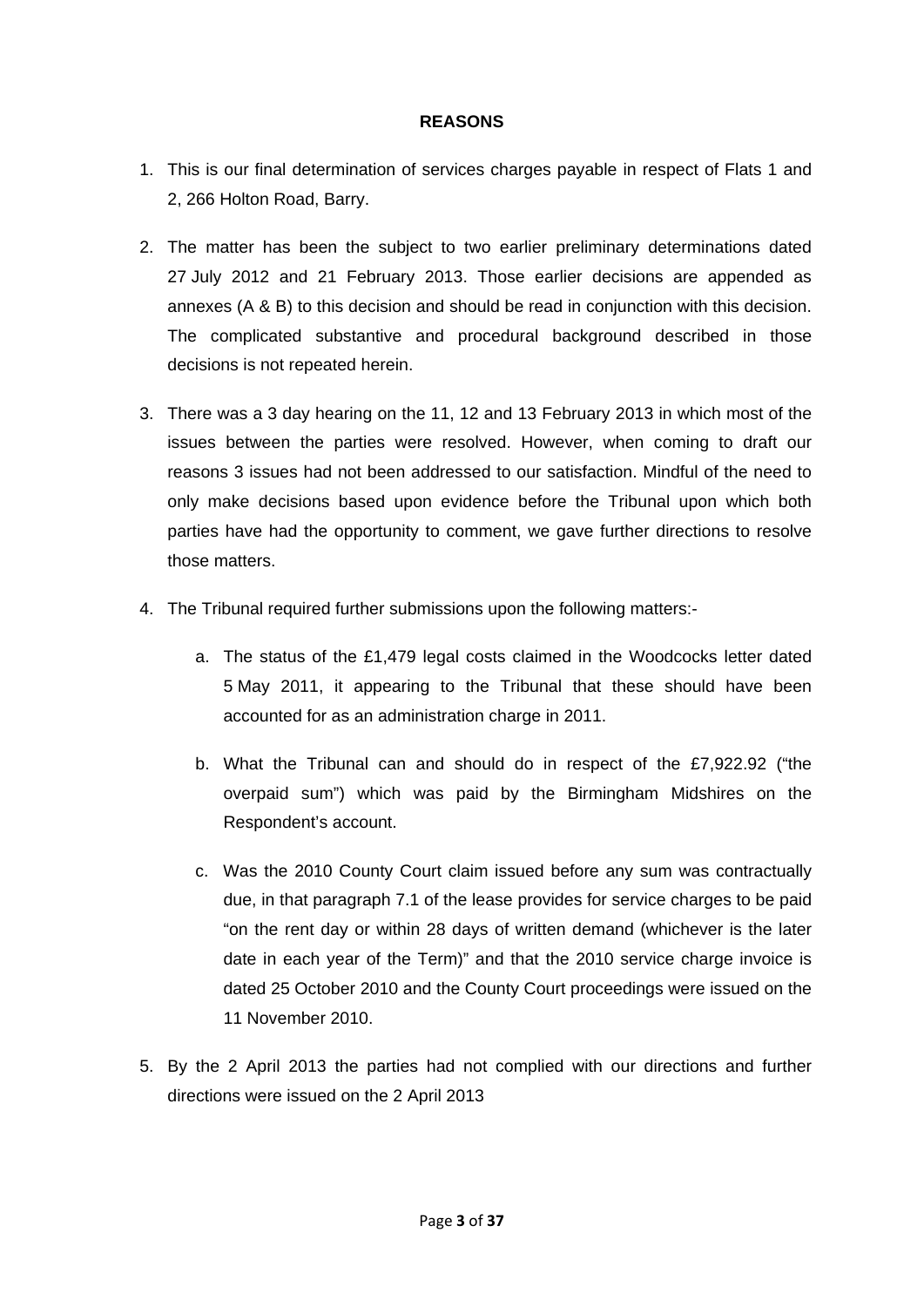- 6. On the 16 April 2013 the Tribunal received a letter dated 15 April 2013 from the Respondent in which he indicated that the mortgagee had no interest in any overpaid sum, asking that it be forwarded to him. Further, he submitted the £1,479 should form part of our determination and that the 2010 County Court Claim was issued prior to the service charges being contractually due.
- 7. On the 7 May 2013 the Tribunal received a letter from the Applicant dated 3 April 2013 in which it sought to persuade us that the £1,479 was properly payable on the grounds that the recovery of solicitor's costs is provided for in the lease. Second, the Applicant reminded the Tribunal that there is express provision in the lease concerning the issue of overpayments; essentially the landlord can elect whether to repay or to hold on account of future service charges (see Third Schedule, para 4). Lastly, in respect of the timing of the County Court claim, "The County Court claim for service charges and ground rents was served on the 25<sup>th</sup> November 2010. The initial invoice for these charges was sent on the 25<sup>th</sup> October 2010. More than 28 days were given before issuing the claim."
- 8. Further directions were then issued on the 30 May 2013 in which the Applicant was required to provide a breakdown as to how the £1,479 had been arrived at and to make any submissions concerning whether that sum was reasonable. Second, to provide any submissions as to the Tribunal's jurisdiction to deal with an overpayment. Third, to provide all evidence in support of the contention that the County Court claim was served on the 25 November 2010. The Respondent was given permission to respond.
- 9. The Applicant did not comply with these directions. At the start of the hearing on the 18 July 2013 Mr Furneaux, on behalf of the Applicant, was most unhelpful and somewhat discourteous to the Tribunal. He stated that he had not complied with the directions of the 30 May 2013 and did not propose to produce any further documents on the subject.
- 10. Contrary to the letter received on the 7 May 2013 the Applicant conceded in the hearing that the County Court claim had been served prior to the date when it had contractually fallen due.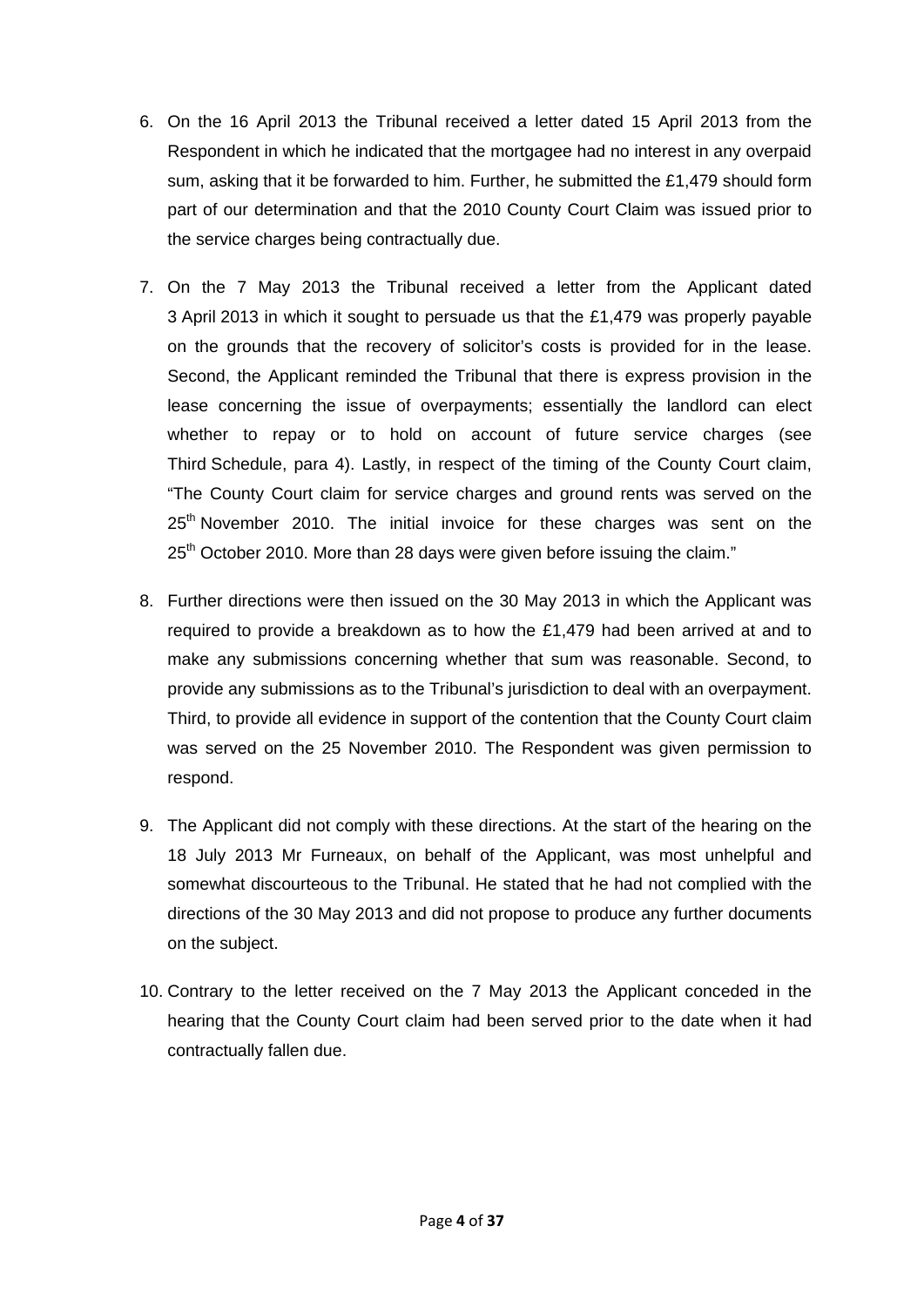- 11. So far as the £1,479 is concerned, after having heard from both parties we are satisfied that this is a sum correctly included in the calculations of the overpayment. The total overpaid sum in this case is £7,922.92 (there is a further overpaid sum which is the subject of a further application and dealt with separately). The £1,479 formed part of the £9,538.35 which was paid by Birmingham Midshires. The Tribunal made a number of findings as to how the Applicant had conducted itself, in the 21 February 2013 decision. The Applicant's accounting was so poor that we determined that the sums claimed and the legal costs associated with pursuing them could not be said to be reasonably incurred and/or reasonable.
- 12. It had also appeared to the Tribunal, when we were drafting our decision, that the 2010 County Court claim had been brought before the Respondent was contractually due to pay the sum (para 60). However, as the point had not been exposed to the parties for comment we declined to make any findings. The Applicant now concedes that the claim was brought prior to any sum being contractually due and this acts as a further compelling reason to us why the Applicant should not be entitled to claim any legal costs (which includes the £1,479) for proceedings which should not have been commenced.
- 13. Neither party made any detailed legal submissions on the question of the overpayment. However, the Applicant having elected to retain the overpaid sum, the Tribunal reminded itself of the limit of its jurisdiction under s.27A Landlord and Tenant Act 1985, and in particular the decision of *Warrior Quay Management Co Ltd v Joachim* [2006] EWLands LRX\_42\_2006, which is clear that this Tribunal has no jurisdiction to order any repayment.
- 14. The Tribunal identified the possibility of a set off at paragraph 82 of the decision dated 21 February 2013. There is an overpayment in respect of Flat 1. We considered whether the overpayment might used to offset the amount owing on Flat 2. It had appeared to the Tribunal in February 2013, although we did not finally make any order in this respect, that an offset may be permissible in this situation. Having now heard further submissions from the parties, we have concluded that as there is express provision in the lease (see Third Schedule, para 4) for how overpayments are to be dealt with, this precludes the Respondent from exercising any offset. Accordingly, the sum which remains outstanding in respect of Flat 2 must be paid in full by the Respondent.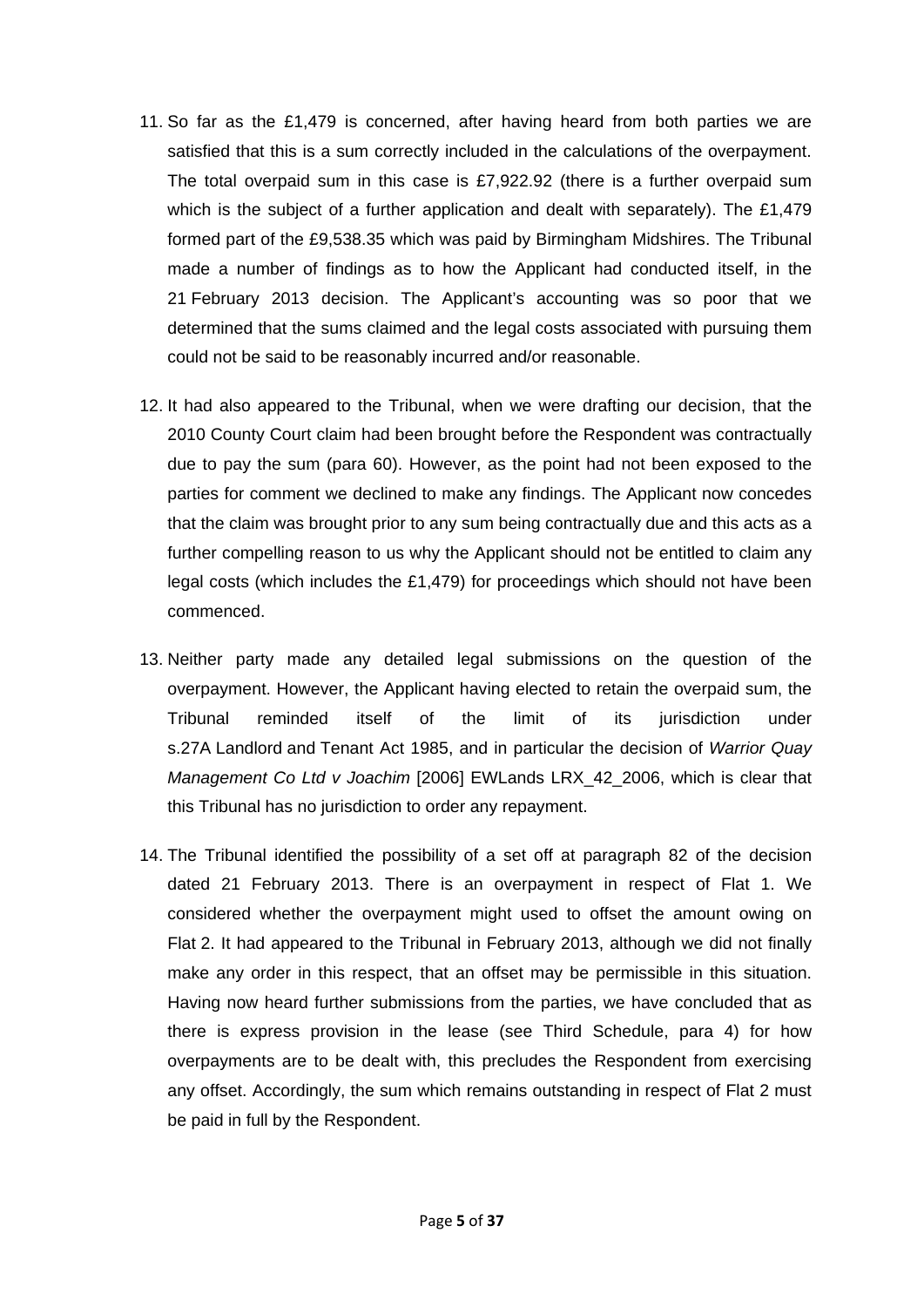15. During the course of the hearing Mr Furneaux, on behalf of the Applicant, enquired when the Tribunal was going to deal with the 'major works' issue. The background and decision in respect of this is contained in our 21 February 2013 decision. This was explained to Mr Furneaux and he was reminded that as he has not complied with the Service Charge (Consultation etc) (Wales) Regulations 2004 he is currently limited to the recovery of £250 per flat, absent of any application pursuant to s.20ZA of the Landlord and Tenant Act 1985.

Dated 29 July 2013

 $\mu\beta$  ray

Lawyer Chairman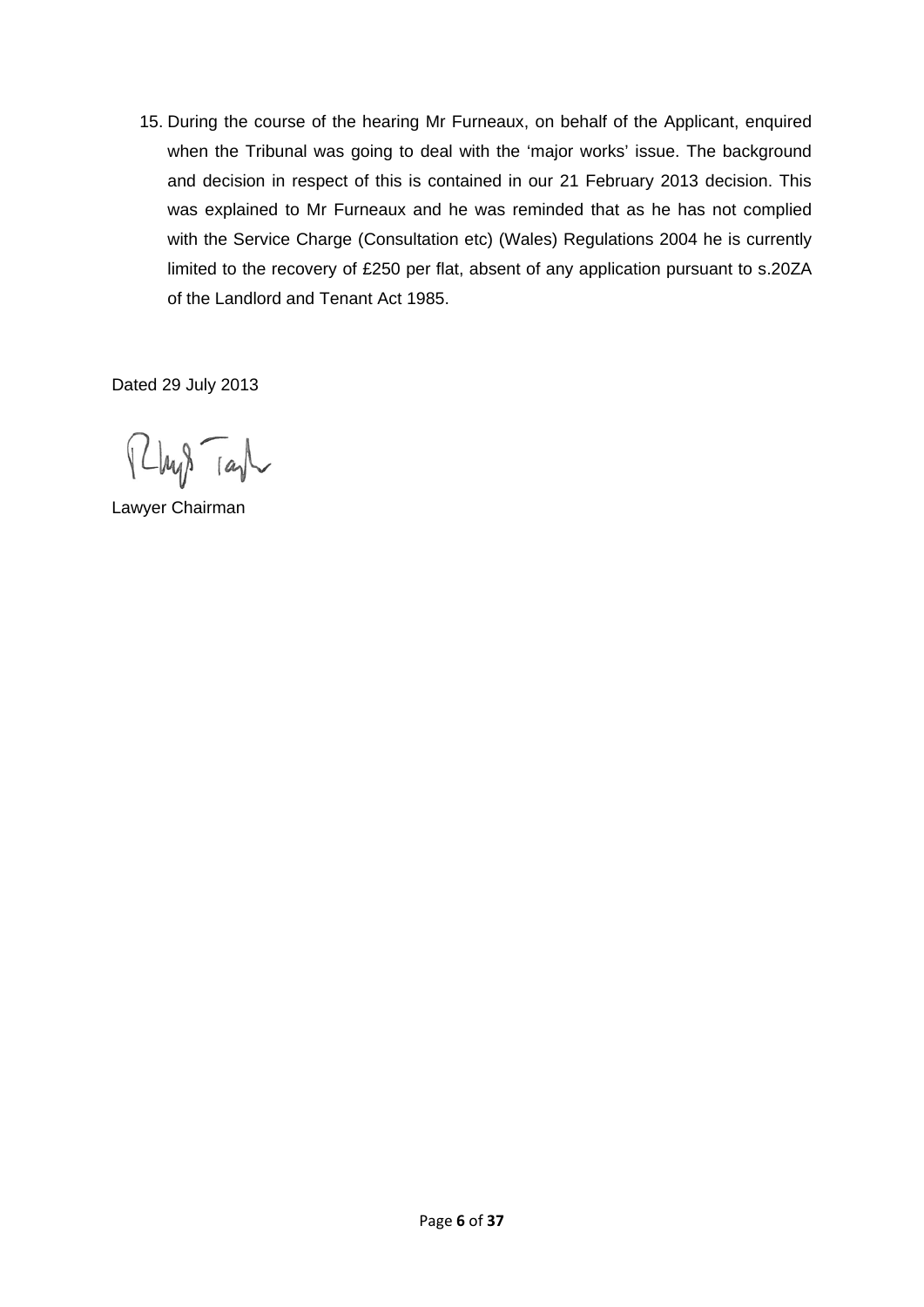## **ANNEX A**

# **Y Tribiwnlys Eiddo Preswyl**

# **Residential Property Tribunal Service (Wales)**

# **Leasehold Valuation Tribunal (Wales)**

First Floor, West Wing, Southgate House, Wood Street, Cardiff. CF10 1EW. Telephone 029 20922777. Fax 029 20236146. E-mail: [rpt@wales.gsi.gov.uk](mailto:rpt@wales.gsi.gov.uk)

#### **DIRECTIONS AND PROVISIONAL REASONS OF LEASEHOLD VALUATION TRIBUNAL (WALES) LANDLORD AND TENANT ACT 1985 s.27A and s.20C & COMMONHOLD AND LEASEHOLD REFORM ACT 2002, SCHEDULE 11**

| <b>Premises:</b>            | Flats 1 and 2, 266 Holton Road, Barry, Vale of Glamorgan.    |
|-----------------------------|--------------------------------------------------------------|
| LVT ref:                    | LVT/WAL/883/12                                               |
| Hearing:                    | 11, 12 and 13 February 2013                                  |
| <b>Applicant:</b>           | <b>Wellington Investments Limited</b>                        |
| <b>Respondent:</b>          | Mr Pjotrs Sevcovs                                            |
| <b>Members of Tribunal:</b> | Mr R S Taylor - Chairman<br>Mr R W Baynham FRICS<br>Dr A Ash |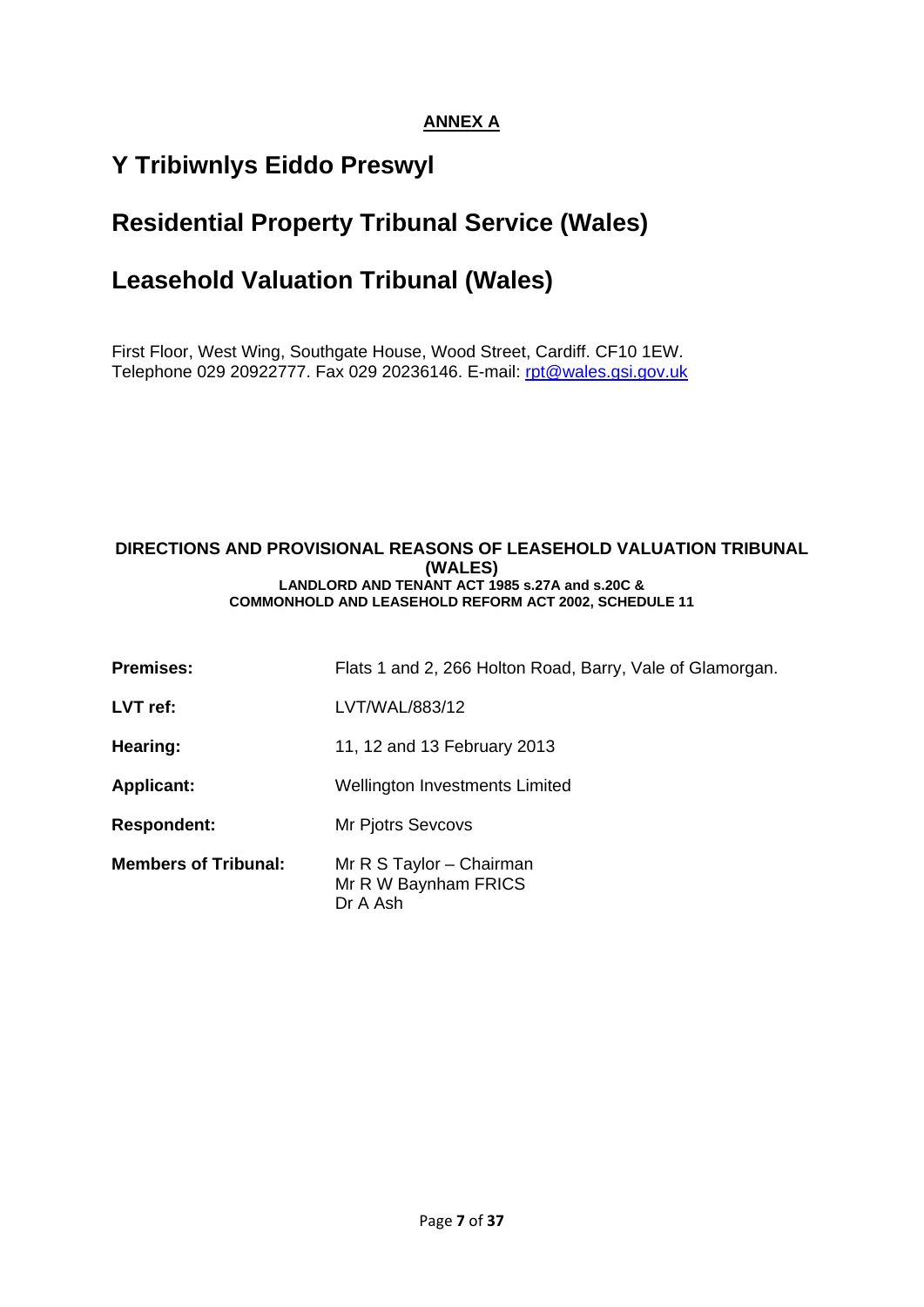### **ORDER**

Upon hearing Mr Furneaux for the Applicant and the Respondent in person on the 11, 12 and 13 February 2013

And upon the Tribunal having previously determined that it would determine the service charges payable in respect of Flat 2 and then apply the common issues to Flat 1.

And upon the Tribunal having provided its provisional reasons set out herein below.

And upon the Tribunal requiring further submissions on the following issues:-

- A. The status of the £1,479 legal costs claimed in the Woodcocks letter dated 5 May 2011, it appearing to the Tribunal that these should have been accounted for as an administration charge in 2011.
- B. What the Tribunal can and should do in respect of the £7,922.92 ("the overpaid sum") which was paid by the Birmingham Midshires on the Respondent's account. In particular, does the Birmingham Midshires have any contractual or other right for the return of the money rather than it being paid directly to the Respondent?
- C. Was the 2010 County Court claim issued before any sum was contractually due, in that paragraph 7.1 of the lease provides for service charges to be paid "on the rent day or within 28 days of written demand (whichever is the later date in each year of the Term)" and that the 2010 service charge invoice is dated 25 October 2010 and the County Court proceedings were issued on the 11 November 2010.

And upon the Tribunal inviting the Birmingham Midshires to set out its position in respect of the status of the overpaid sum and whether it has any objection to the Tribunal making an order in respect of it, requiring the Applicant to repay it to the Respondent or whether it requires it to be paid off the mortgage account.

And upon the Tribunal inviting the Respondent forthwith to send the Birmingham Midshires a copy of this decision.

And upon the Applicant indicating to the Tribunal that it does not intend to seek recovery of any costs associated with the preparing or conducting of these Tribunal proceedings.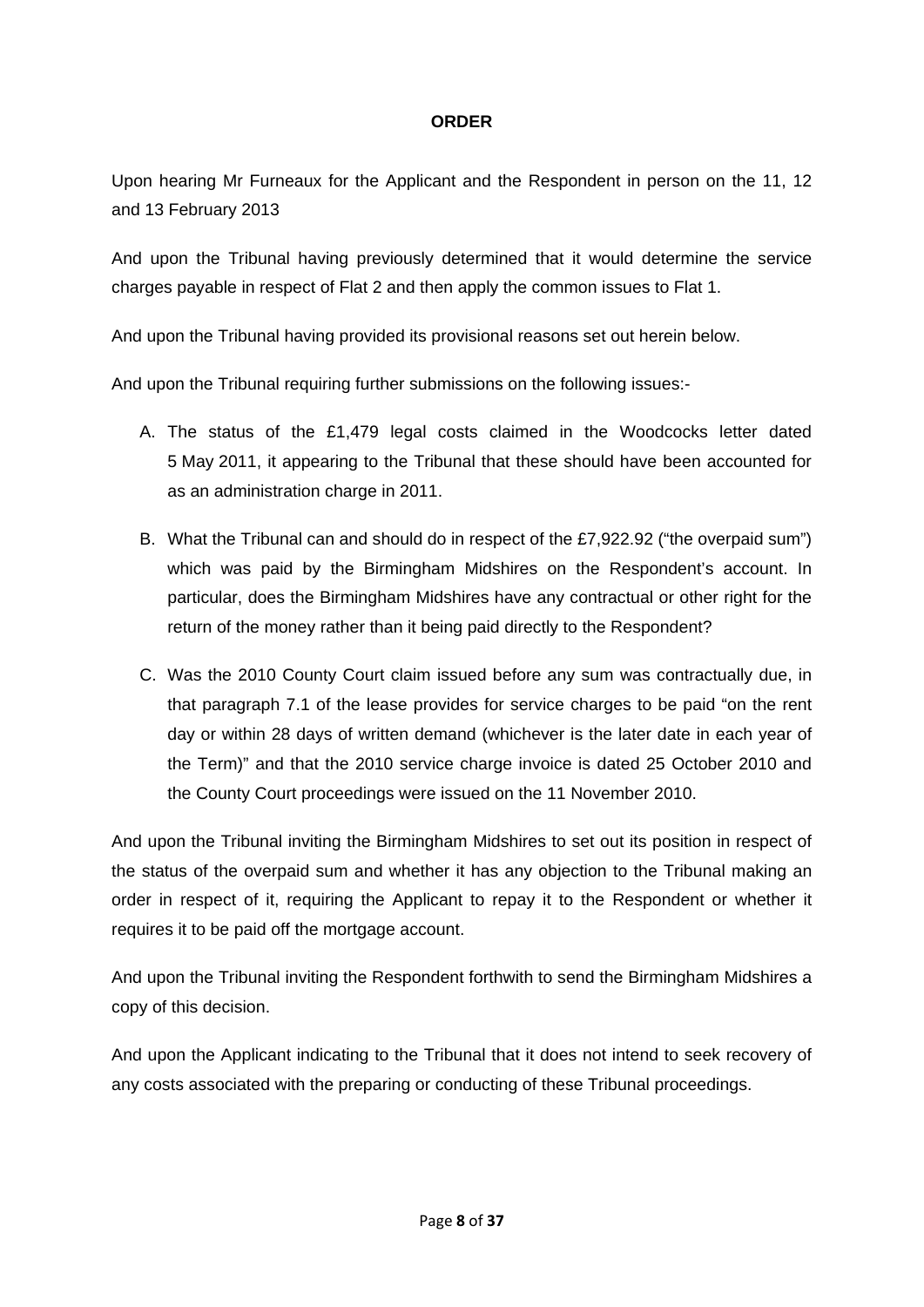### IT IS ORDERED THAT:-

- 1. The Respondent shall by noon on the 27 March 2013 file at the Tribunal (4 copies) and serve upon the Applicant (1 copy) all correspondence he has had with the Birmingham Midshires in respect of the status of the overpaid sum.
- 2. Each party shall by noon on the 10 April 2013 file at the Tribunal (4 copies) and serve upon the each other (1 copy) any evidence and/or written representations as to:
	- a. the status of the £1,479 and whether the Tribunal is correct in provisionally including it as a matter which should be accounted for? Further, any submissions as to the reasonableness of the costs.
	- b. how the overpaid sum should now be treated?
	- c. whether the 2010 County Court claim was issued prior to the sum claimed falling contractually due?
- 3. Each party shall file their availability to attend at a further hearing in April, May and June by noon on the 10 April 2013 and indicate whether they are content for the Tribunal to determine the remaining matters on the papers alone, or whether they require a further hearing.
- 4. Upon compliance with the above directions the Tribunal shall further consider the papers and decide whether it can make a final decision or hold a further hearing.

Dated 21 February 2013

 $\mu$ ys rayl

Lawyer Chairman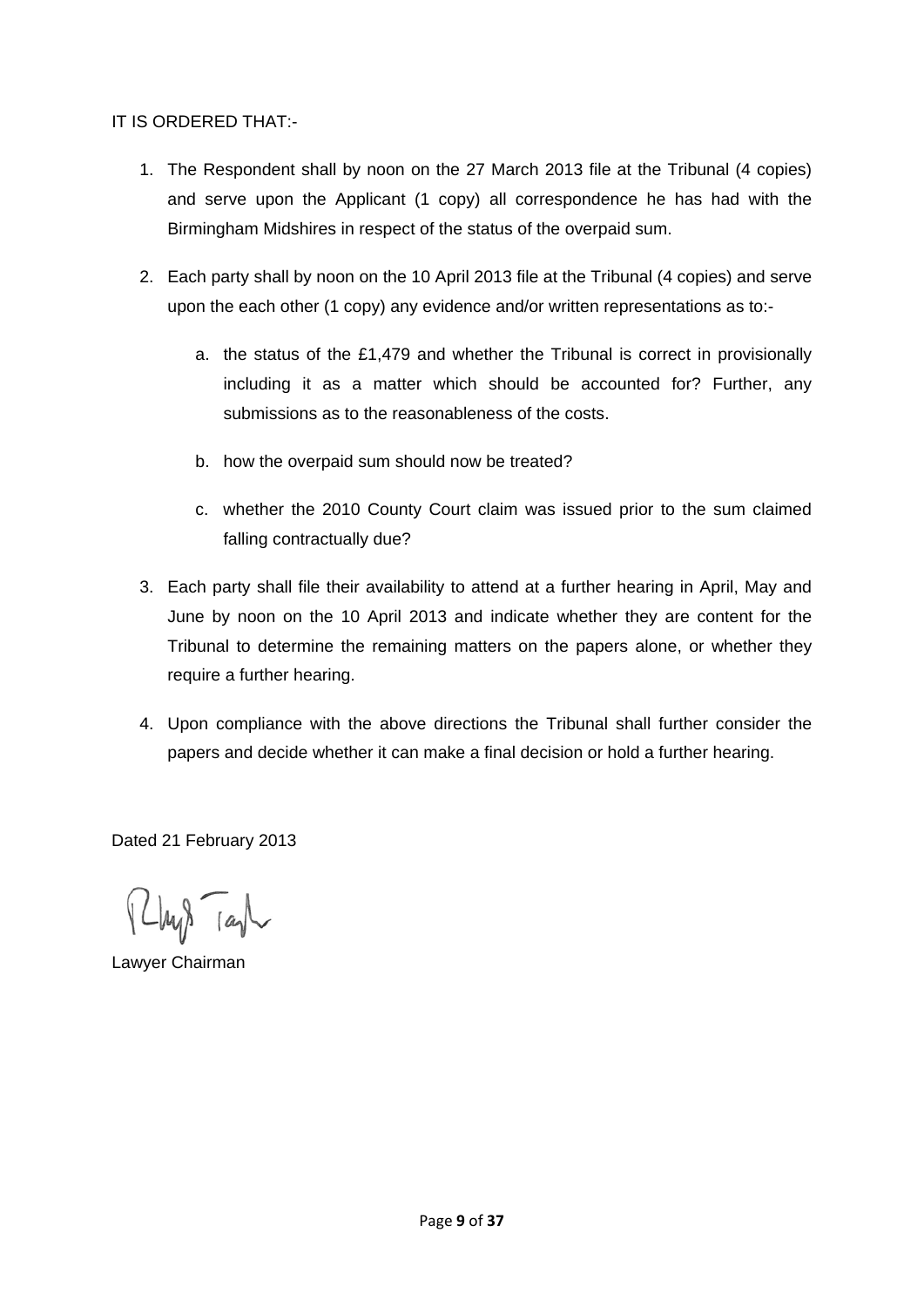#### **REASONS**

#### **The applications.**

- 1. This case involves cross applications under s.27A of the Landlord and Tenant Act 1985 ("the Act") and Schedule 11 Commonhold and Leasehold Reform Act 2002, and an application by the Respondent for an order pursuant to s.20C of the Act. The dispute relates to 2 flats, namely Flats 1 and 2, 266 Holton Road, Barry. The Applicant is the freeholder and the Respondent is the leaseholder. The service charge years in contention are 2009, 2010, 2011, 2012 and 2013. The issues are largely common to both flats and our determination in respect of Flat 2 shall be applied to Flat 1 where relevant. Flat 1 has a discrete accounting issue.
- 2. The service charge disputes in years 09 to 12 are to be resolved by reference to s.19 of the Act, namely the reasonableness of the costs incurred. The administration charge disputes before us are to be determined by reference to Schedule 11, paragraph 2 of the Commonhold and Leasehold Reform Act 2002, by reference to reasonableness. In this case, although technically distinct matters, the service charges and administration charges have been dealt with by the parties together at all times. This decision reflects that approach.
- 3. The dispute in year 13 relates to proposed works which would fall within the definition of Qualifying Works under s.20 of the Act and the regulations made thereunder<sup>[1](#page-9-0)</sup> ("the Regulations"). This is because the cost of the works would exceed £250 per tenant. Prior to the works being undertaken we have been invited to consider the Applicant's compliance with the s.20 consultation process. We were also initially invited to determine the reasonableness of the proposed costs, although, as will be apparent from below, our preliminary determination in respect of the s.20 consultation process has obviated the need for us to consider reasonableness at this stage.
- 4. The case was initially transferred to the Tribunal by order of District Judge Hendicott on the 16 November 2011. The matter was the subject of preliminary determination in July of last year concerning the Tribunal's jurisdiction. That decision is attached as Schedule 1 to this document and we do not repeat the contents therein. However, following our determination that we did have jurisdiction to determine the matter, it was apparent to the Tribunal that the County Court proceedings did not contain all matters of dispute between the parties. Mindful that, absent of further application direct to the Tribunal, the Tribunal's jurisdiction would be limited to the issues before

<span id="page-9-0"></span> <sup>1</sup> Service Charge (Consultation etc) (Wales) Regulations 2004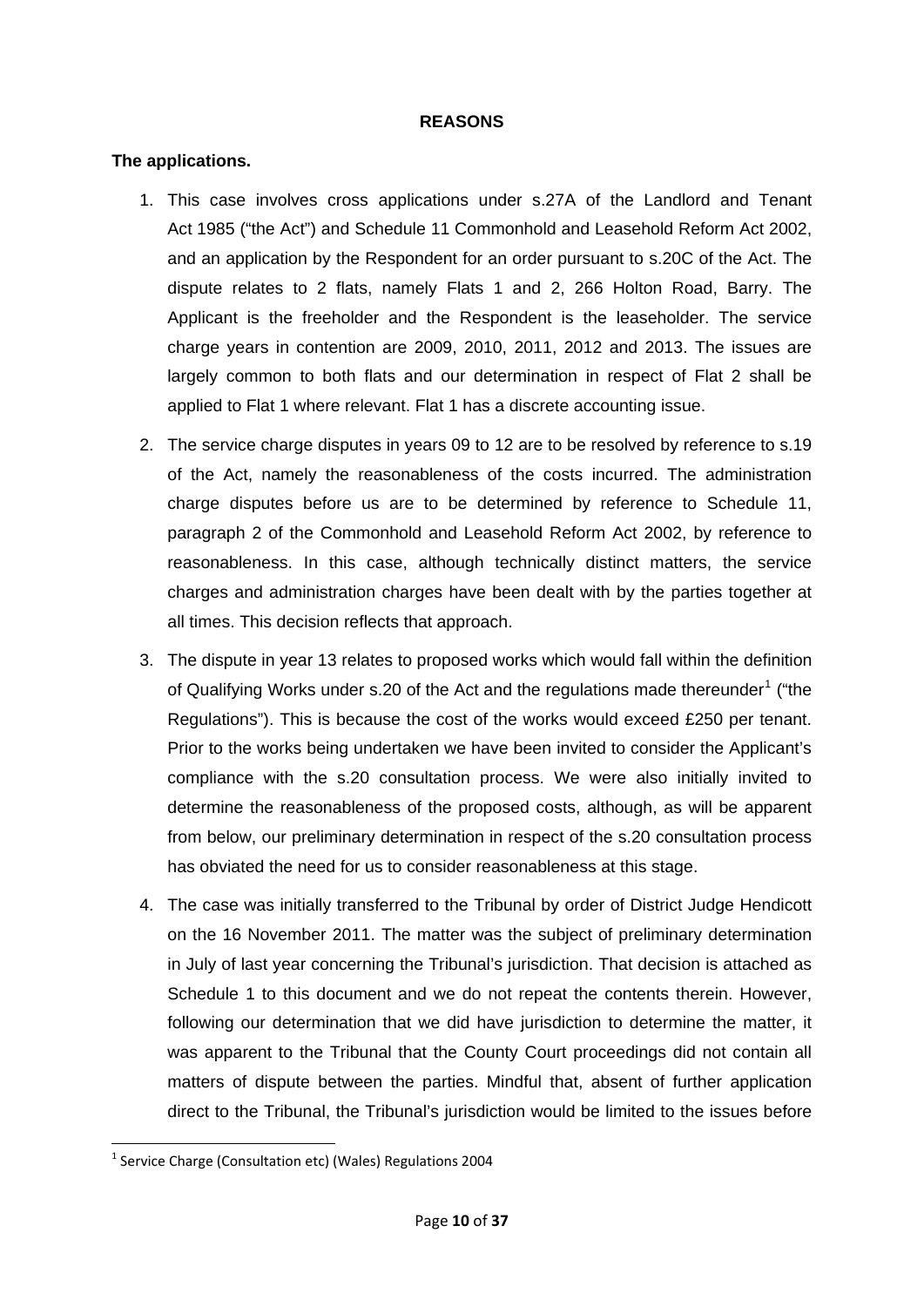the County Court, we invited further applications to be made to us. The Applicant made its application on the 27 September 2012 and the Respondent made his applications on 28 September 2012.

### **The background.**

- 5. An understanding of some of the background to this case informs how we deal below with the items in dispute.
- 6. The Respondent complains as to the circumstances in which the Applicant became the freeholder. At one point during the hearing the Respondent went so far as to say he did not accept the Applicant was the lawful freeholder. However, despite whatever history in this matter, which we do not need to delve into, the Applicant became the freeholder in December 2009. The leasehold interests in Flats 1 and 2 were purchased by the Respondent in April 2008 and November 2008.

## *The 2010 aborted s.20 consultation.*

- 7. In January 2010 the Applicant commissioned a surveyor to prepare a schedule of dilapidations and a s.20 consultation was commenced. We do not have all the papers in respect of the 2010 consultation. However, we do have the Applicant's "Paragraph B" notice dated 31 March 2010 and 3 quotes. There is an undated estimate from Total Solutions UK which states "I have the pleasure in enclosing the quotation based on schedule of works attached in the total of £113,230 inc vat." There is a second quote dated 10 March 2010 from Block Maintenance which states, "With respect to the survey as carried out by the Dilapidations Consultancy and the works list provided there are many items in consideration with the total coming to: Total amount £112,730." The quote is silent as to VAT and we note the figure is exactly £500 cheaper than the Total Solutions UK estimate. There is also a quote dated 14 March 2010 from GP Kennedy, stating "With note to the supplied Works Schedule total cost for the project comes to £129,445." All three quotes are referred to in the "Paragraph B" notice dated 31 March 2010. This s.20 consultation process was not seen through to a conclusion.
- 8. Block Maintenance is the trading name of Jonathan Furneaux when carrying on work as a builder. He is also the sole shareholder and sole director of the Respondent. The Regulations expressly provide for a person associated with the landlord to provide an estimate of works, provided that a person unconnected with the landlord also features as a choice on the "Paragraph B" letter (See paragraphs 4(5)&(6) of the Regulations).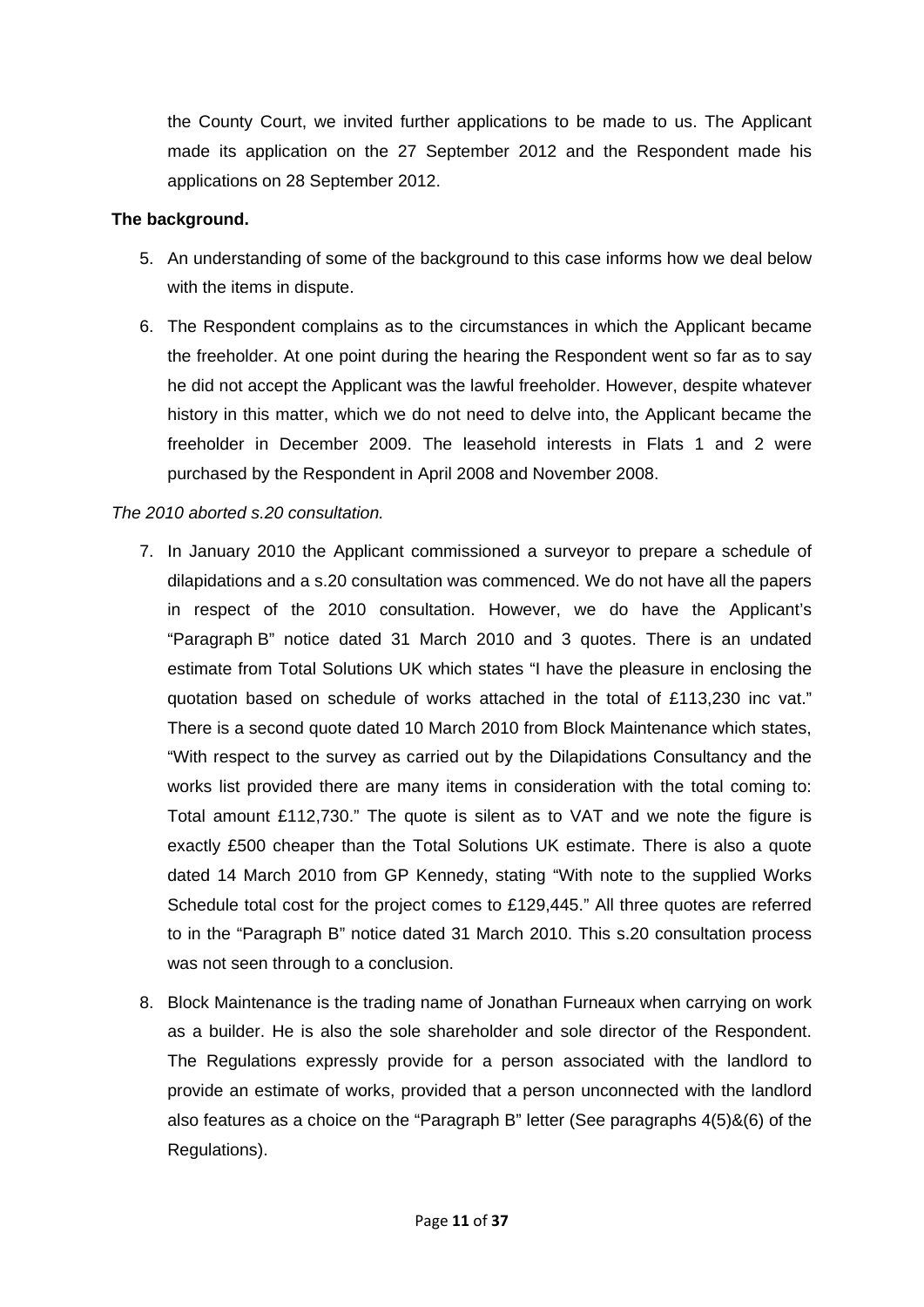*The claim for 2010 unpaid service charges resulting in County Court proceedings.* 

- 9. On 25<sup>th</sup> October 2010 the Applicant issued a service charge demand for year 2010 in the sum of £6,348.15. No issue has been taken by the Respondent as to the proper service of this and other demands in this case. The demand states it is for a third of the annual expenditure and notes that detailed accounts will be available at the beginning of the following year. Payment is requested within 7 days. As noted below, where the lease provisions are described, the lease provides for payment to be made within 28 days of demand or on the Rent Day, whichever is the later. On the 11 November 2010 the Applicant issued 2 claims in the Swansea County Court each for £6,723.15, in respect of Flats 1 and 2. The claims were made up of the demand for £6,348.15 unpaid service charge, £150 for unpaid ground rent and the court issue fee of £225. This appears to be 17 or 18 days after the demand had been issued and may be before it was contractually due. The Tribunal has directed further submissions on this point as the it did not become apparent to the Tribunal until after the parties had completed their evidence. We wish to consider any submissions from them (including, if need be, a request to reconvene the hearing) before we finally determine this point.
- 10. The Respondent failed to file a defence in respect of either flat and on the 16 February 2011 a judgment in default in the sum of £6,723.15 was entered in respect of each of them. We do not have before us the date of the final application for judgment in default in respect of Flat 1 (one was made in 2010 and refused as the Respondent issued an acknowledgment of service) but in respect of Flat 2 we have an application dated 1 February 2011. We find, on the balance of probability, that the Flat 1 application would have been made on the same date as well. The application for default judgment contains a statement of truth.

*The Applicant's accounting.* 

- 11. There is described below the requirement in the lease for the Applicant to have the accounts certified by an accountant. The Applicant accepts that it has singularly failed to do this. This Applicant's non-compliance with this requirement in the lease laid the ground for the problems which follow.
- 12. On the 19 January 2011, despite having issued County Court proceedings for £6,348.15 unpaid service charge, the Applicant served an "Annual Service Charge Certificate" showing a brought forward figure from 2009 of £160 and a 2010 figure of £549.54. It will be apparent that the £549.54 bears little resemblance to the £6,348.15 which the Applicant was pursuing in the County Court It is most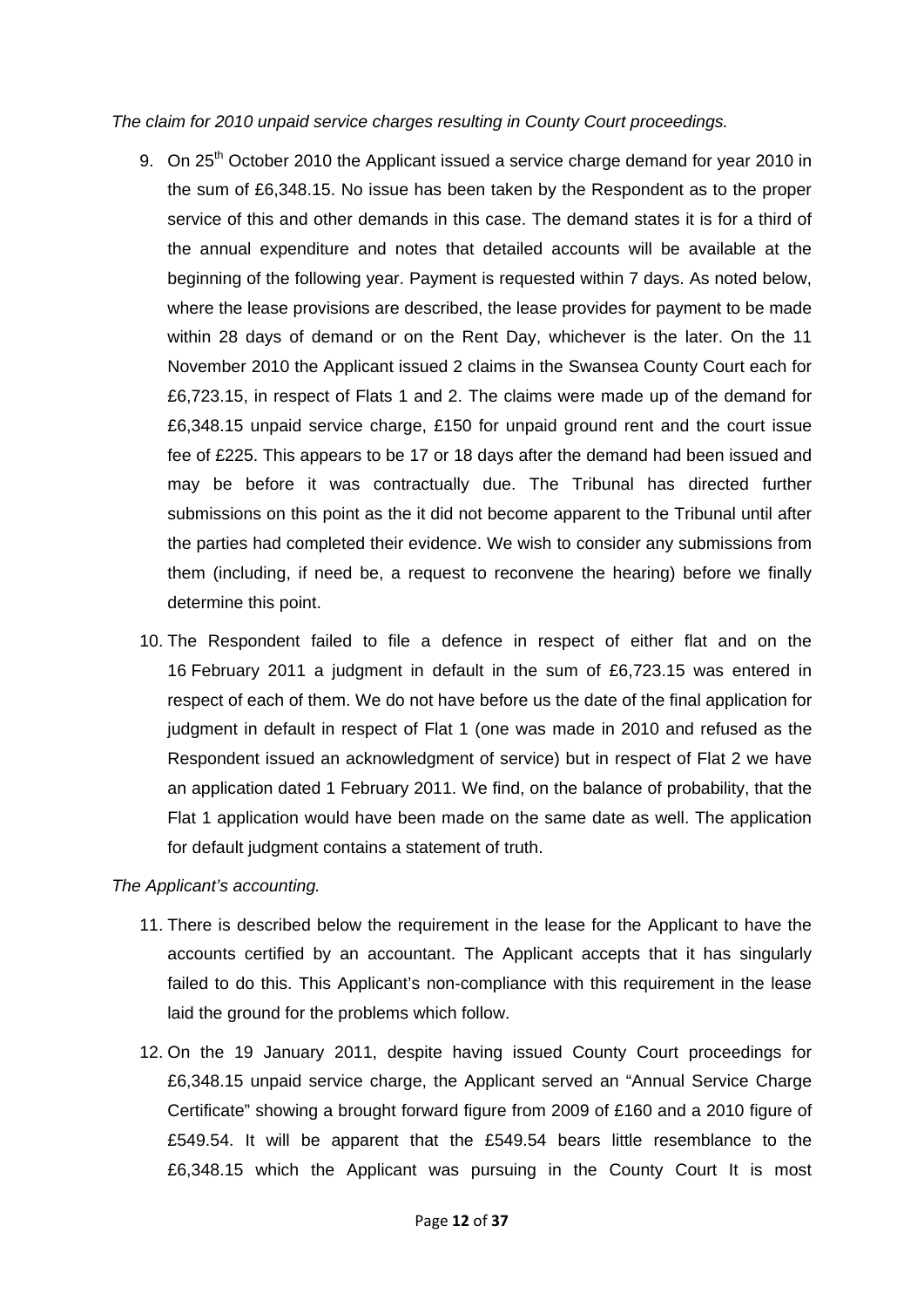unfortunate, to say the least, that Mr Furneaux signed the application for the default judgment on behalf of the Applicant on the 1 February 2011, sometime after he had revised the accounts and served a much reduced service charge demand

- 13. We note that even the figure of £549.54 plus arrears of £160 carried forward appears to be incorrect. The items on the 2010 invoice, in fact, add up to £1090.05 which, together with the £160 should have provided a year-end balance of £1250.05. Mr Furneaux indicated in the hearing that the Applicant would not be seeking more than the £709.54.
- 14. The accounting here, at best, appears shambolic and reflects very poorly upon the Applicant.

### *The Applicant's dealings with the Respondent's mortgagees.*

- 15. The Applicant sought to recover the default sums, despite having revised downwards the 2010 figure. The Applicant entered into correspondence with the Respondent's mortgagees. Mortgage Express in respect of Flat 2 would not pay the Applicant. Birmingham Midshires in respect of Flat 1 ended up paying, on the 26 May 2011, a figure of £9,538.35 directly to the Applicant to settle the default judgment and associated costs. This figure is the combination of the judgment figure of £6,723.15 (which itself is made up of the claimed £6,348.15 noted in paragraph 12 above, court costs of £225 and ground rent of £150), further costs of £1,230 (made up on  $2 \times \text{\textsterling}240$ and £750 which are described in the 2011 Scott Schedule) and legal costs £1,479 (not in any Scott Schedule before us) in respect of the legal costs in preparation of a s.146 application and £106.10 interest. These figures are contained in a letter from the Applicants' solicitor, Woodcocks, dated 5 May 2011. The letter from Woodcocks was provided on the third day of the hearing after the Tribunal had asked for an explanation as to how the figure of £9,538.35 was arrived at. It appears to us, on a provisional basis, that the £1,479 should also have been accounted for but has not been. However, as this question was not put squarely to the parties, we have given opportunity for further submissions upon the point.
- 16. As can be seen this figure, is the result of having applied for a default judgment when the underlying accounts had been revised out of all recognition.
- 17. We note that in respect of Flat 1 the Birmingham Midshires also made a payment to the Applicant of £2,071.67 in respect of a claim for ground rent. Whilst we do not have jurisdiction to deal with the question of ground rent, it being a contractual matter, we do have jurisdiction to deal with the administration charges which make up a large part of the £2071.67. However, after a careful review of the papers it did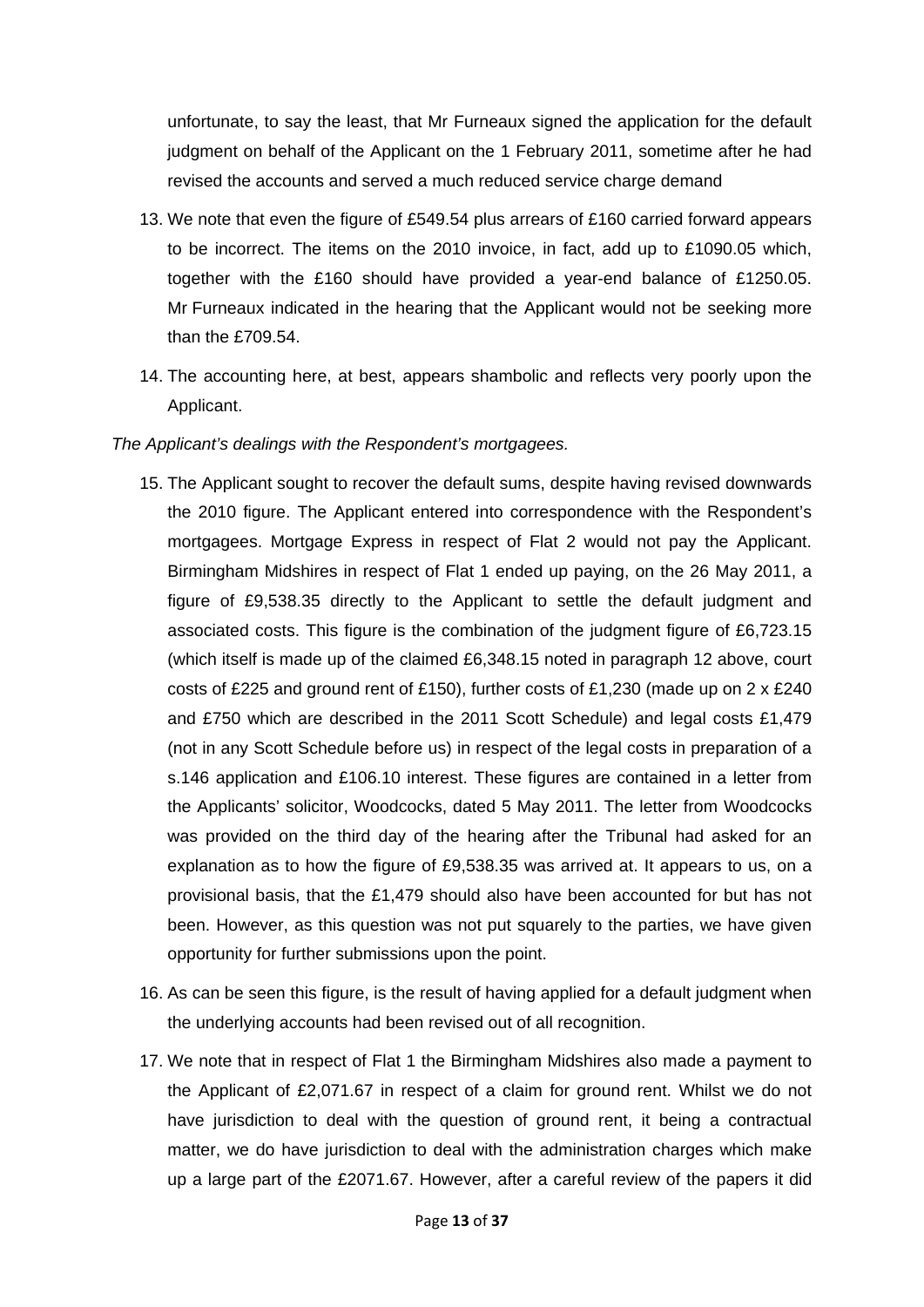not appear to us that this matter had been put squarely before us for determination in this application and we were only shown some partial documents on the third day of the hearing. If the parties remain in dispute about these items then a further application will have to be made.

#### *The second s.20 consultation.*

- 18. On the 16 December 2011 the Applicant issued a further First Notice pursuant to a s.20 consultation. We have been provided with no document which shows that the Respondent suggested any alterative contractors during the consultation period. The consultation period commenced on the 16 December and under the Regulations was due to last for 30 days. The Applicant, in fact, gave 35 days to comply. Nothing happened with the consultation until 1 October 2012 when the Applicant issued a "Paragraph B" statement, providing the estimates of 2 builders, namely Premier Commercial Developments Limited at £157,766.77 inclusive of VAT and Block Maintenance at £156,461.77 inclusive of VAT. The difference between the estimates is £1,305.
- 19. There followed a letter dated 29 October 2012 from the Respondent requesting further information about the estimates and suggesting alternate contractors. The time for suggesting contractors had now long passed.
- 20. The Applicant responded to the Respondent in a letter dated 8 November 2012 stating, "We attach copies of the quotes for the works obtained recently. The quote from Block Maintenance is essentially the same as the quote from Premier Commercial Developments Limited but Block Maintenance felt that they could provide the scaffolding required for £1,000 more cheaply thereby being the cheaper quote." In response to a request for "more detailed information regarding the estimates" the Applicant replied, "see point 1" which recites the extract just quoted.
- 21. The Block Maintenance quote is made up of a figure of £113,714, plus £5,000 for preliminary works and £23,742.80 for VAT. We note that the basic quote plus the preliminary work comes in at £118,714 which is exactly £1000 less than the Premier quote of £119,714 ex VAT.
- 22. In evidence on the 12 February 2013 Mr Furneaux for the Applicant stated that he had fully costed the work and suggested he had prepared a schedule at the time which worked through the dilapidations report prepared back in 2010.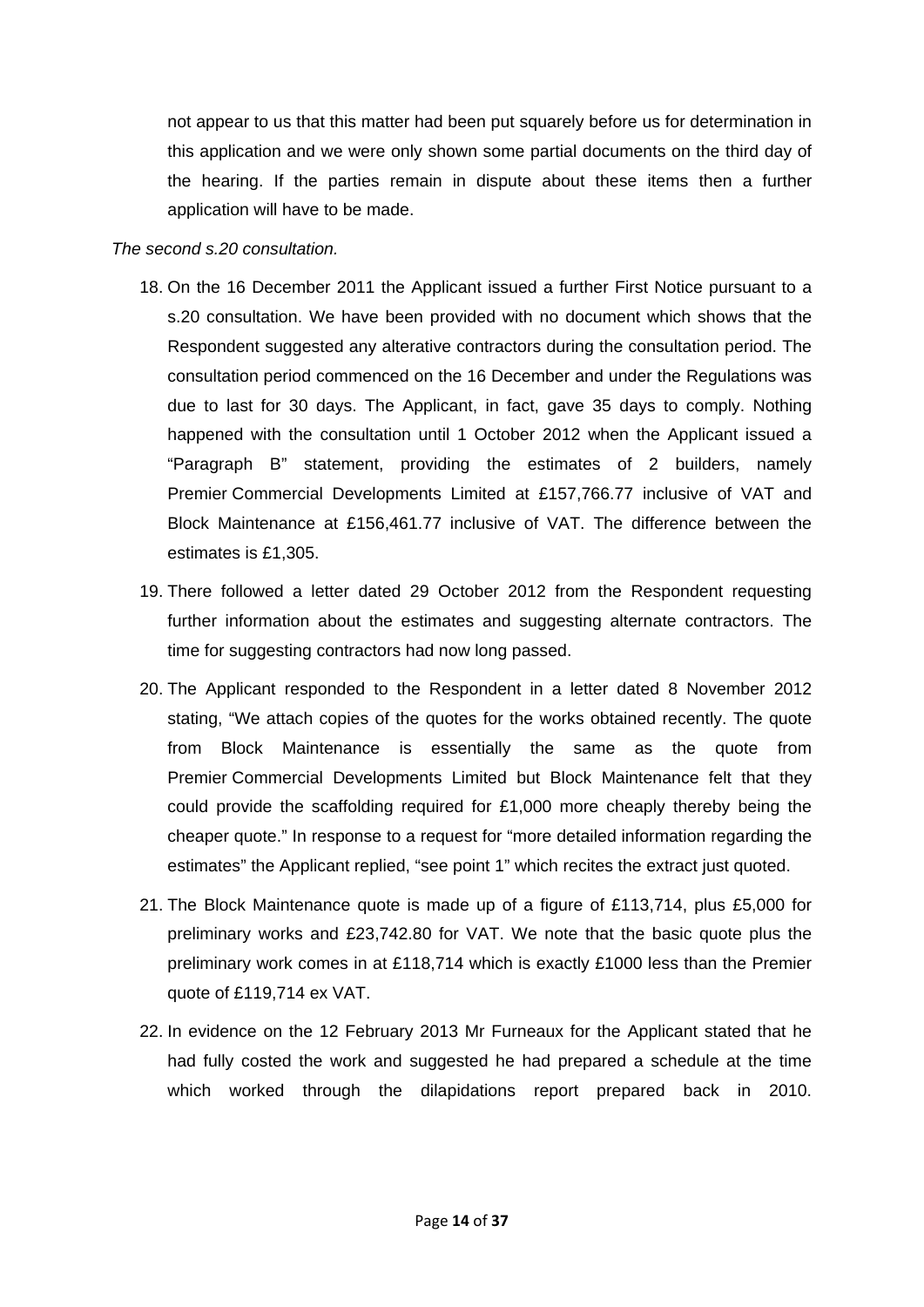- 23. It was pointed out to Mr Furneaux that in submissions/preliminary discussion on the 11 February 2013 he had stated that he had "looked at the Premier estimate and taken something off." It was further put to him that he had accepted on the 11 February 2011 that he did not provide an actual estimate and that he had asked the Tribunal if he could work up a schedule overnight. Mr Furneaux claimed on the 12 February that he had been rattled on the 11 February and that he had given a wrong impression. He claimed to have conducted a proper estimate where his hourly costs and profit margins were different to Premier. He did not formally apply to admit any schedule of works. It was pointed out that the suggestion of a fully costed estimate did not fit with his letter dated 8 November 2012, which did not append a schedule of works and strongly implied that the only difference was the cost of the scaffolding. We find this evidence troubling and unconvincing.
- 24. Matters were not all one way before us. We found the Respondent to be quite unrealistic in his aspirations as to how the repairs might be carried by his own contractor and appeared not to understand the service charge mechanism entitling the Applicant to recover for works it has covenanted to undertake. The Respondent also made wholly unsubstantiated and wild allegations against the Applicant which had never previously been made and have no evidential basis.
- 25. We strongly urged the parties to seek legal advice to assist in resolving these matters.

#### **Inspection.**

- 26. The property comprises a flat-fronted (that is, without a forecourt) mid-terraced, three-storey building in a secondary area of Barry. The front elevation is dressed stonework, while the rear elevation is cement-rendered. The property has a slate roof and mainly wooden window frames, although several have been replaced with UPVC units.
- 27. The building originally comprised a shop with living accommodation behind and above on the first and second floors. It has now been altered to provide a twobedroomed flat on the ground floor (Flat 3), with a basement storage area. Separate access leads to a two-bedroomed flat (Flat 2) on the first floor, and a two-bedroomed flat on the second floor (Flat 1). There is an enclosed yard to the rear.
- 28. At the date of inspection the ground floor and first floor flats were vacant and required considerable improvement works, and the entire building is the subject of an Improvement Notice issued by the Vale of Glamorgan Council. There is substantial cracking to the side retaining walls at the front of the building. There is a structural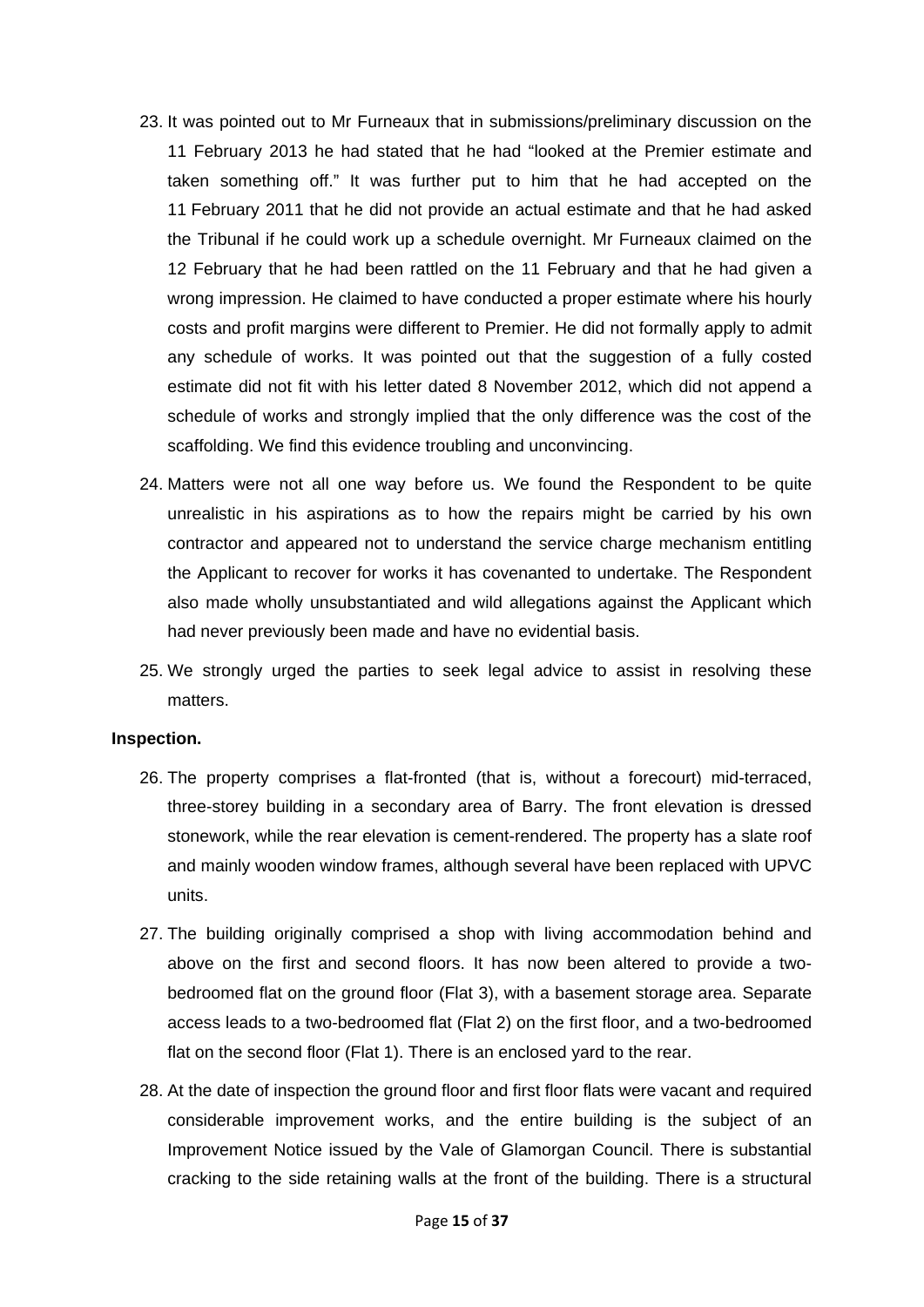engineers' report which suggests that this movement has been caused by the dropping of a steel bressummer situated in the front elevation, which is sitting on a wooden base which is rotting away. There also appears to be dry rot in the void between the ground floor flat (3) and the first floor flat (2).

#### **The lease.**

- 29. 266 Holton Road is divided into 3 flats and the common parts, referred to as 'Retained Parts' in the leases.
- 30. The lease for Flat 2 is for a term of 99 years at a ground rent of £150 per annum and the term commenced on the 1 January 2008. The Respondent purchased the demise described as Flat 2 on the 15 April 2008. The consideration was £70,550. The lease for Flat 1 is in similar terms, acquired by the Respondent on the 25 November 2008. The consideration was £80,000.
- 31. The lease describes the demise in its First Schedule by reference to the attached plan, edged red. Those parts of the building/land not contained within the demise are described as the Retained Parts and are the subject of the service charge provisions and hence the dispute before us.
- 32. The extent of the Retained Parts requires some elucidation so far as they relate to Flat 3, a property not subject to this dispute. The relevance of Flat 3 is the extent of its demise, which, in turn, thereby determines the Retained Parts subject to the service charge provisions described below.
- 33. The plan to Flat 3 includes the yard to the rear of 266 Holton Road.
- 34. A more difficult question is the lower ground basement/cellar which sits beneath Flat 3. The coloured plan for Flat 3 is not immediately obvious in that it does not refer to a basement. The reference is to "a store cupboard below slope of stairs." There is no store cupboard beneath the slope of the stairs in the basement, it being a solid stone staircase. We further discounted the reference to "a store cupboard below the slope of stairs" as being a cupboard which would fall beneath the stairs which serve Flats 1 and 2 on the grounds that, rather than there being a cupboard, there is a staircase which leads to the basement. It appears to us that the coloured plan to Flat 3 misdescribes the basement as a cupboard below the slope of the stairs, or is simply silent about the basement. There is no cupboard. The plan identifies the area of the staircase which is leading down to the basement but wrongly refers to it as a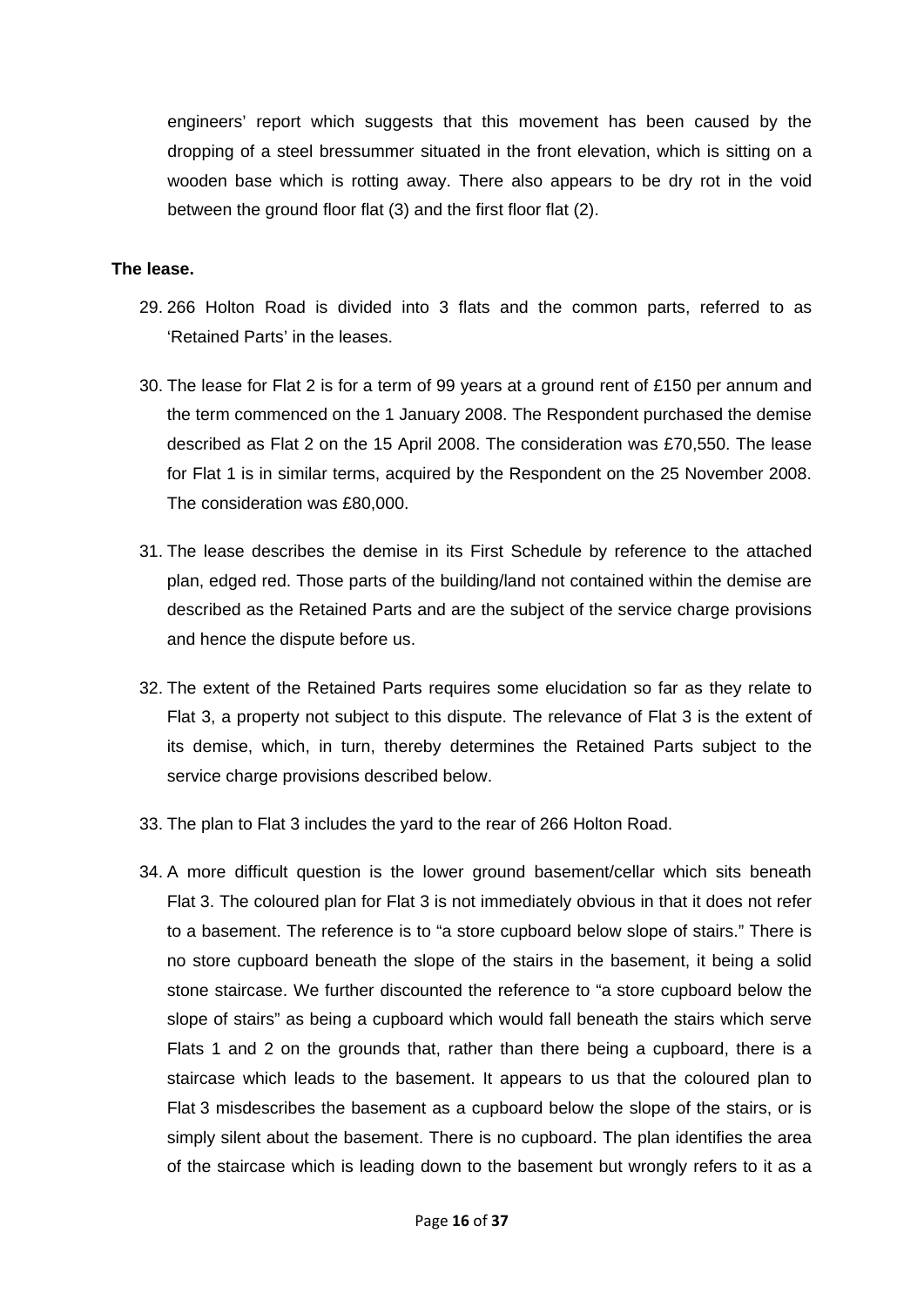cupboard. We have no powers of formal declaration, but treat the staircase and basement as not a Retained Part when considering the cost of removing fly tipped rubble from the basement. Neither party urged us to treat the basement as a Retained Part, which is wholly inaccessible by the Respondent in any event.

- 35. At paragraph 8 of the lease, the Landlord covenants to repair (we paraphrase) "the structure and exterior" and Retained Parts subject to the Tenant having paid the Service Charge contribution. The Service Charge is defined in the definitions at the start of the lease, as a third of the expenditure described in the Third Schedule.
- 36. Paragraph 5 of the lease makes express provision for the Service Charge to be paid in advance, and paragraph 5 of the Third Schedule makes reference to the 'Tenant's covenant to pay the Service Charge on account of anticipated expenditure..."
- 37. At paragraph 7.1 of the lease the Tenant covenants to pay the Service Charge on the "Rent Day" (defined elsewhere as 1 January of each year) "or within 28 days of written demand (whichever shall be the later date in each year of the Term.)"
- 38. The lease provides, therefore, for the annual service charge to be demanded in advance based upon anticipated expenditure.
- 39. The Third Schedule defines in more detail the Service Charge Expenditure and includes the Landlord's costs of compliance with paragraph 8 of the lease, noted above. It further provides for, "the payment of the expenses of management of the Building of the expenses of the administration of the Landlord of the proper fees of surveyors agents accountant and solicitors appointed in default by the Landlord's obligations and powers..."
- 40. Paragraph 2 of the Third Schedule provides "As soon as convenient after the expiry of each accounting period of not more than 12 months commencing with the accounting period now current there shall be prepared and submitted to the Tenant a written summary ("the Statement") setting out the Service Charge Expenditure in a way showing how it is or will be reflected in demands for payment of the Service Charge and showing money in hand. The Statement will be certified by a qualified accountant as being in his opinion a fair summary complying with this requirement and sufficiently supported by the accounts receipts and other documents produced to him."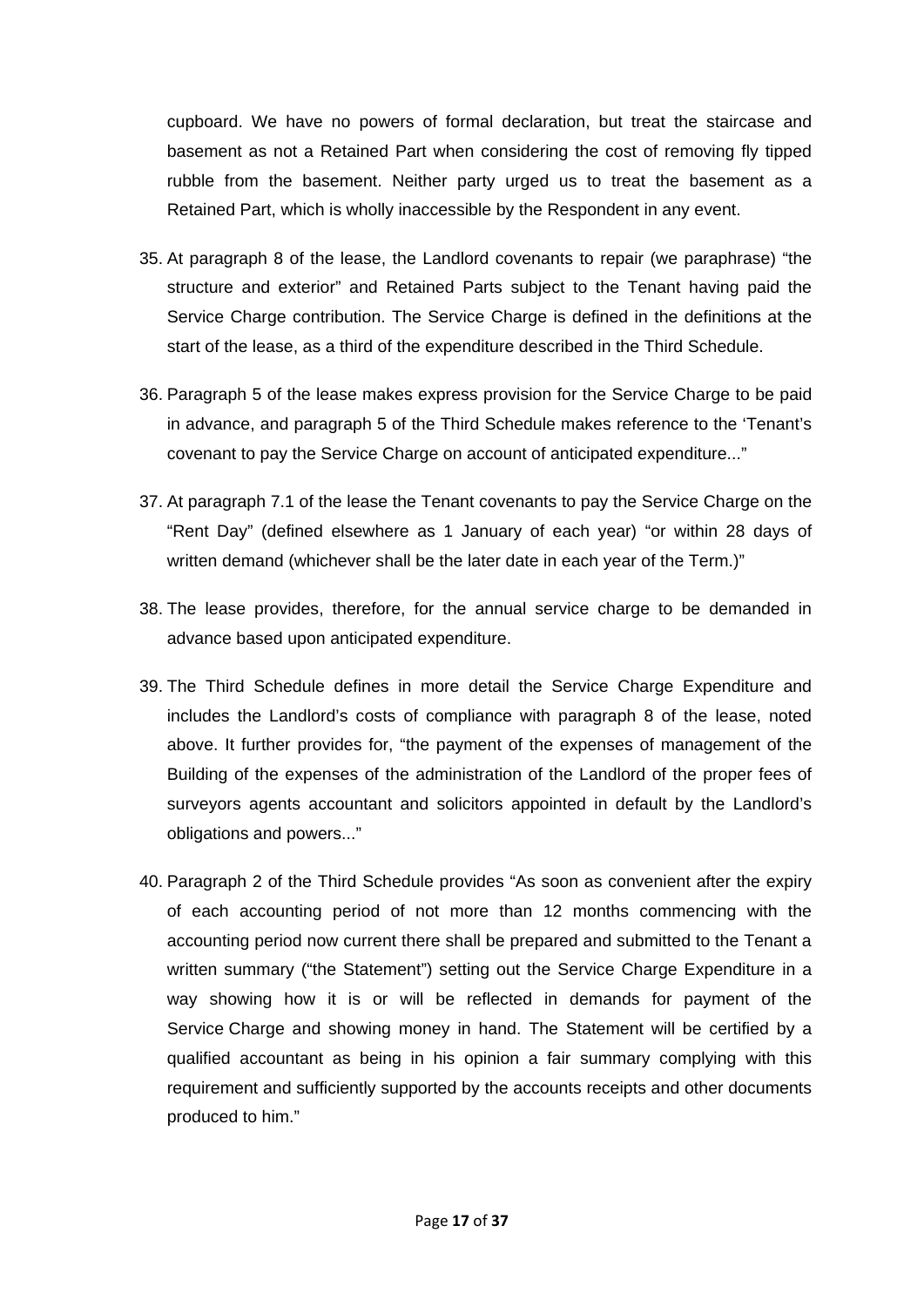- 41. It is of note that the Tenant's obligation to pay the Service Charge at paragraph 7.1 of the lease (described above) is not conditional upon the Landlord's compliance with Paragraph 2 of the Third Schedule. This means that whilst the Landlord is obliged to prepare a written summary and have it certified by an accountant, his failure to do so does not make the demand for payment invalid.
- 42. At paragraph 4 of the Third Schedule, surplus payments of Service Charge can be refunded or carried forward as the landlord thinks fit. Paragraph 5 makes provision for a sinking fund.
- 43. At paragraph 6.1 of the lease the Respondent covenants to pay the Service Charge "without any deduction whatsoever." The case of *Connaught Restaurants v Indoor Leisure* [1994] 1 WLR 501 makes plain that this form of wording does not preclude an equitable set off.

## **The Scott Schedules and 2009.**

44. The parties were directed to prepare Scott Schedules in respect of years 2010 – 2012. (In the event, although no schedule was prepared, The Applicant also put a small figure for 2009 in issue.) We shall deal with the disputed items chronologically as set out in the schedules themselves.

#### **2009**

## *Management fees - £100 claimed*

45. The Applicant was seeking a management fee of £100 per annum for the year ended 31 December 2009. Whilst we accept that a management fee of  $£100$  per annum is a reasonably incurred item of expenditure, in the financial year 09 the Applicant was only the freeholder for less than a month. WE DETERMINE that the management charge should be limited to 1/12 of the annual charge in 2009 which is £8.33.

## *Letters - £60 claimed*

46. The Applicant also sought £60 for the sending of two statutory letters informing that leaseholder at two addresses that he was the landlord. WE DETERMINE that this a reasonably incurred figure.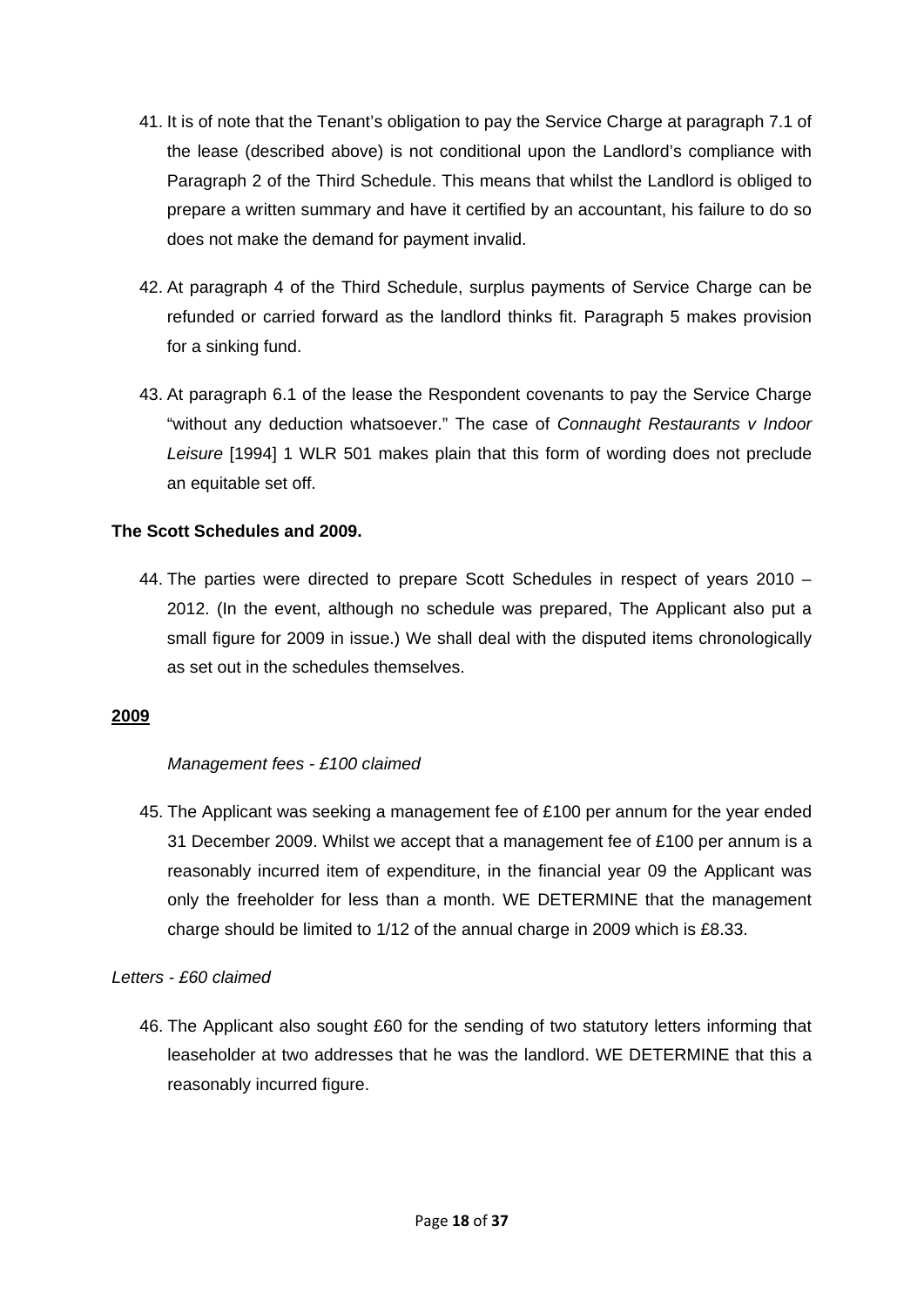#### **2010**

#### *Management fees - £100 claimed*

#### 47. WE DETERMINE that this is a reasonably incurred sum.

#### *Site Visit - £66.67 claimed*

48. The Applicant visited the site to assess the condition of the property, following his purchase of the freehold. This involves his travelling to the property with associated costs and time expended. WE DETERMINE that the sum of £66.67 is a reasonably incurred sum.

#### *Repair lock to front door - £41.67 claimed*

49. The Respondent states that the Repair was undertaken by him at a cost of £25 and refers us to page 268A in the bundle. This simply shows a bank credit of £25 on 2 February 2012 and clearly does not relate to this repair. There is an invoice from Block Maintenance dated 15 January 2010, relating to this work. WE DETERMINE that the sum of £41.67 is a reasonably incurred sum.

#### *Gutter and downpipe repair - £48.33 claimed*

50. This relates to the repair of the gutters and downpipe to the front elevation and the cleaning of the gutters. The Respondent stated he had paid a contractor to do this work but did not have any receipts. The Applicant disputed this and confirmed that Block Maintenance had undertaken the work and there is an invoice dated the 25 March 2010. WE DETERMINE that the sum of £48.33 is reasonably incurred.

#### *Legal fees, advice on maintenance obligations - £29.38 claimed*

51. The total costs of the legal fees was £58.75 and the Applicant conceded that this should be shared by the three flats and not only by Flats 1 and 2. The Respondent agreed. WE DETERMINE that the sum of £19.58 is reasonably incurred under this head.

#### *Legal fees, advice on maintenance obligations - £58.75 claimed*

52. The total costs of the legal fees was £117.50 and as above the parties agreed that this should be apportioned between the three flats. WE DETERMINE that the sum of £39.17 is reasonably incurred.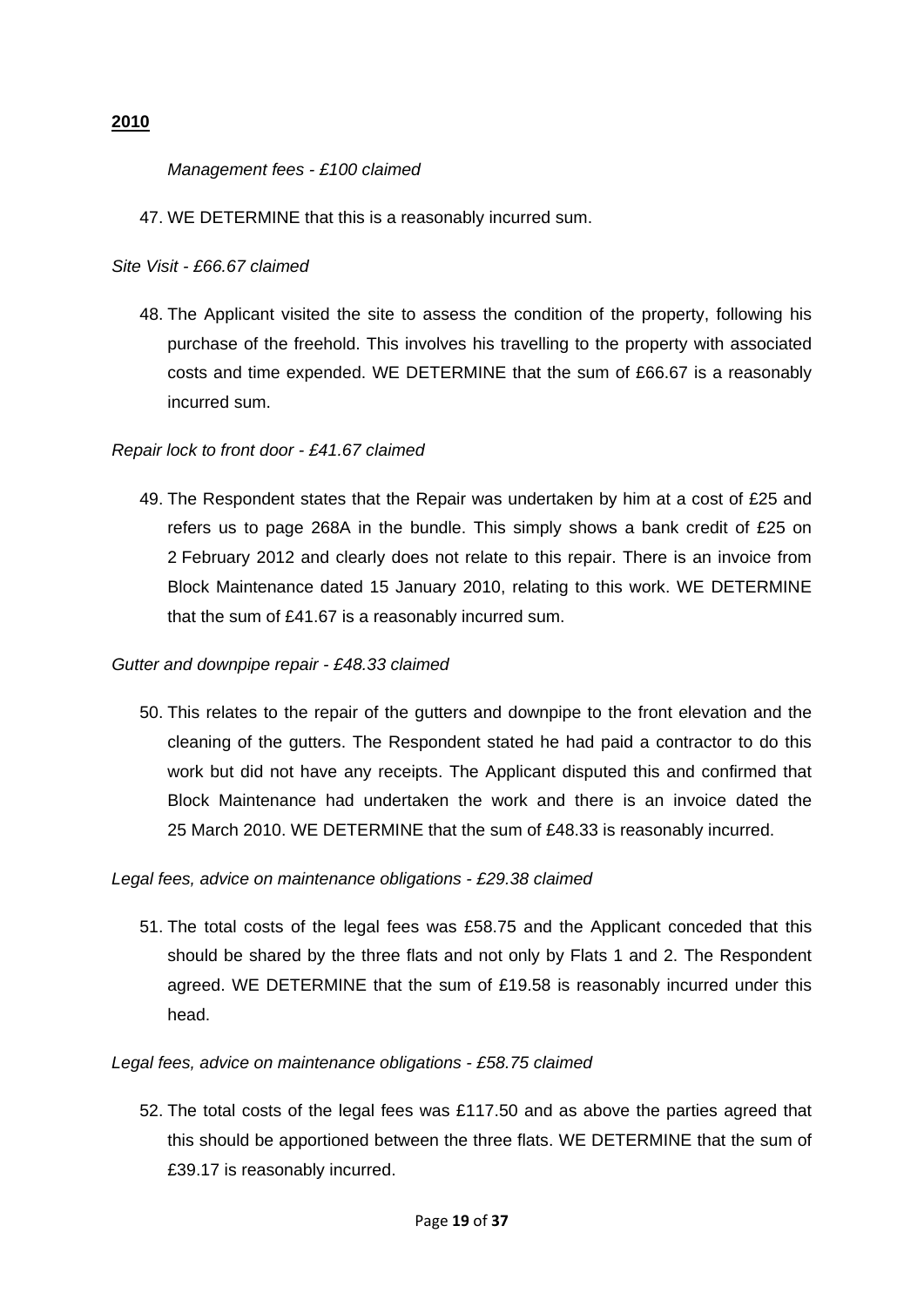#### *Legal fees, advice on invoicing Flats 1 and 2 - £270.25 claimed*

53. The Applicant accepted that the invoice in the bundle related to a matter which involved an agent's fee for hearing and upon this basis, at this time in 2010, could not relate to Flats 1 or 2, 266 Holton Road. The Applicant accepted that he would have to withdraw this item. WE DETERMINE that the Respondent has no liability at all in respect of this item.

## *Clear rubbish from basement - £183.33 claimed*

54. As noted above, we have decided that the basement is not part of the Retained Parts for the purposes of these proceedings. It follows that no service charge can therefore apply to this item. WE DETERMINE that the Respondent has no liability at all in respect of this item.

## *Site visit to observe structural cracking - £66.67 claimed*

55. As noted earlier, the building at 266 has suffered some movement which has caused cracks to appear in supporting walls. It was reasonable of the Applicant to attend at the property to assess the extent of the cracking in October 2010. WE DETERMINE that the sum of £66.67 is reasonably incurred.

## *Court fees - £225 claimed*

56. As noted above the Applicant's poor accounting makes the claim made in 2010 unreasonable. WE DETERMINE that the Respondent should not have to pay any of this sum.

## **2011**

## *Management Fee - £100 claimed*

57. WE DETERMINE, as above, that the sum of £100 per annum is reasonably incurred.

*Site visit to observe structural cracking - £66.67* 

58. The Applicant revisited the building to observe the extent of movement since the visit in October 2010. Given the extent of the cracking in October 2010 this was an entirely reasonably thing to do. WE DETERMINE that the sum of £66.67 is reasonably incurred.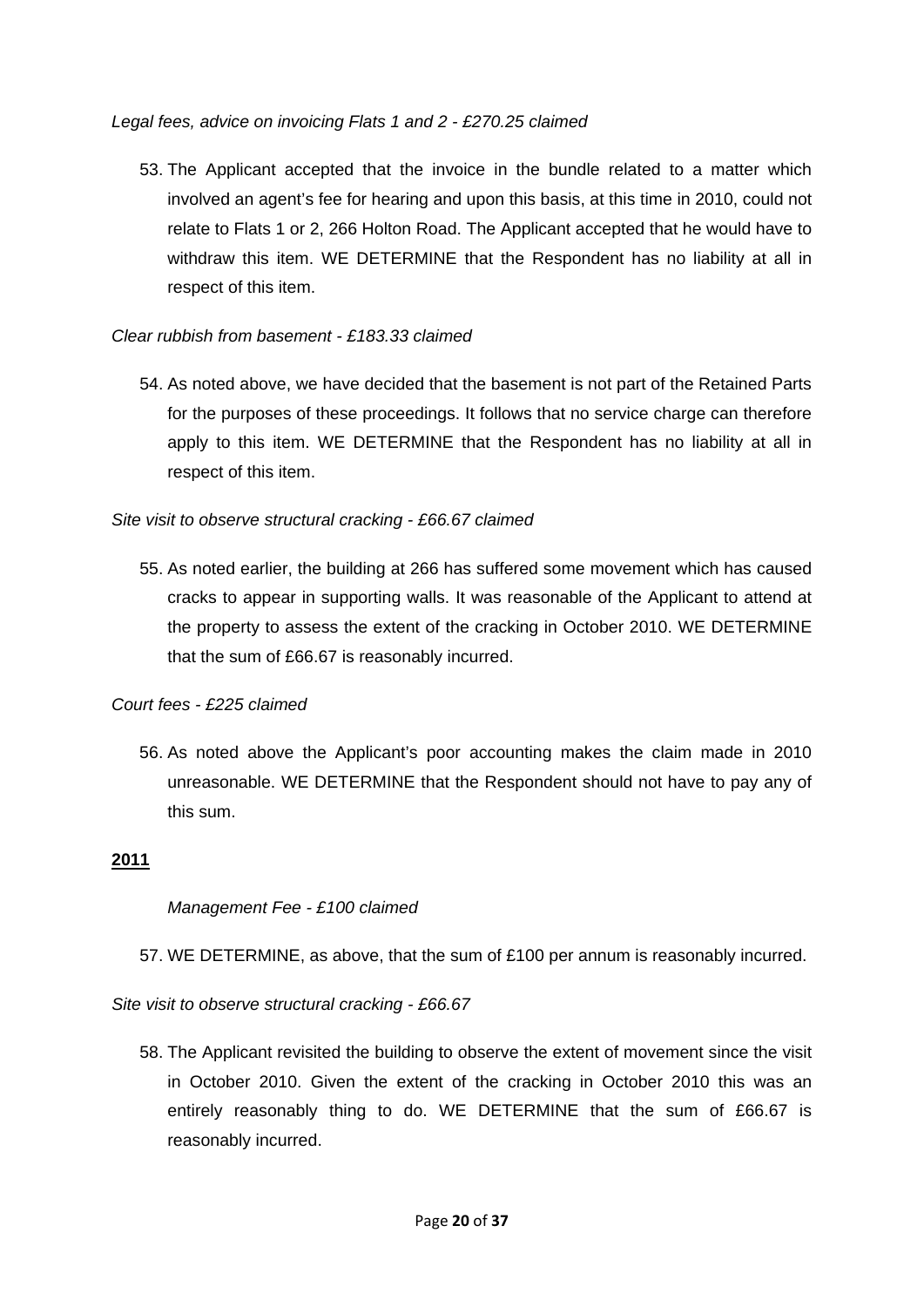#### *Removal of rubbish from rear yard - £183.33 claimed*

59. During the inspection Mr Furneaux indicated that he believed that the yard to the rear of Flat 3 was a Retained Part. As noted already, the yard forms part of the Flat 3 demise. It follows that there can be no service charge applied to the removal of items from the yard. However, the Applicant produced a photograph showing graphically a considerable amount of rubbish on the roof of the ground floor extension to Flat 3; the roof of which is a Retained Part. After discussion the parties agreed that it would be reasonable for half of the total cost (£550) to be borne by the Applicant for removal of items from the yard, and the remainder (£275) to be shared between the three flats. WE DETERMINE that the sum of £91.67 is reasonably incurred.

*Legal costs items 4 – 9 on 2011 Scott Schedule - £1,705.51 claimed*

- 60. We have described above the unhappy chronology, whereby the Applicant sought a default judgment, despite having adjusted his accounts from £6,348.15 to £709.54 (which in any event was an incorrect figure). At best this conduct and accounting is shambolic, and in our opinion all costs associated with the County Court claim are unreasonable. It is simply not acceptable to be seeking a default judgment having decided not to pursue the amounts in any event. The position in respect of the timing of the claim appears, at first blush, to raise further questions. However, as this point was not put to the Applicant we make no findings until we have received the further submissions. WE DETERMINE that the Respondent has no liability in respect of these sums.
- 61. We note that, if we are correct in assuming that the £1,479 should have been shown as a demanded sum, it would not be allowed on the same grounds of unreasonableness relating to the other costs of the court proceedings.

## *Structural survey* - *£83.33 claimed*

62. Given the cracking which was and remains a concern, it was entirely appropriate to seek a structural survey. The total cost of the survey was £250 which is an entirely reasonable amount. WE DETERMINE that the sum of £83.33 is reasonably incurred.

*Site visit to accompany structural engineer – £66.67 claimed*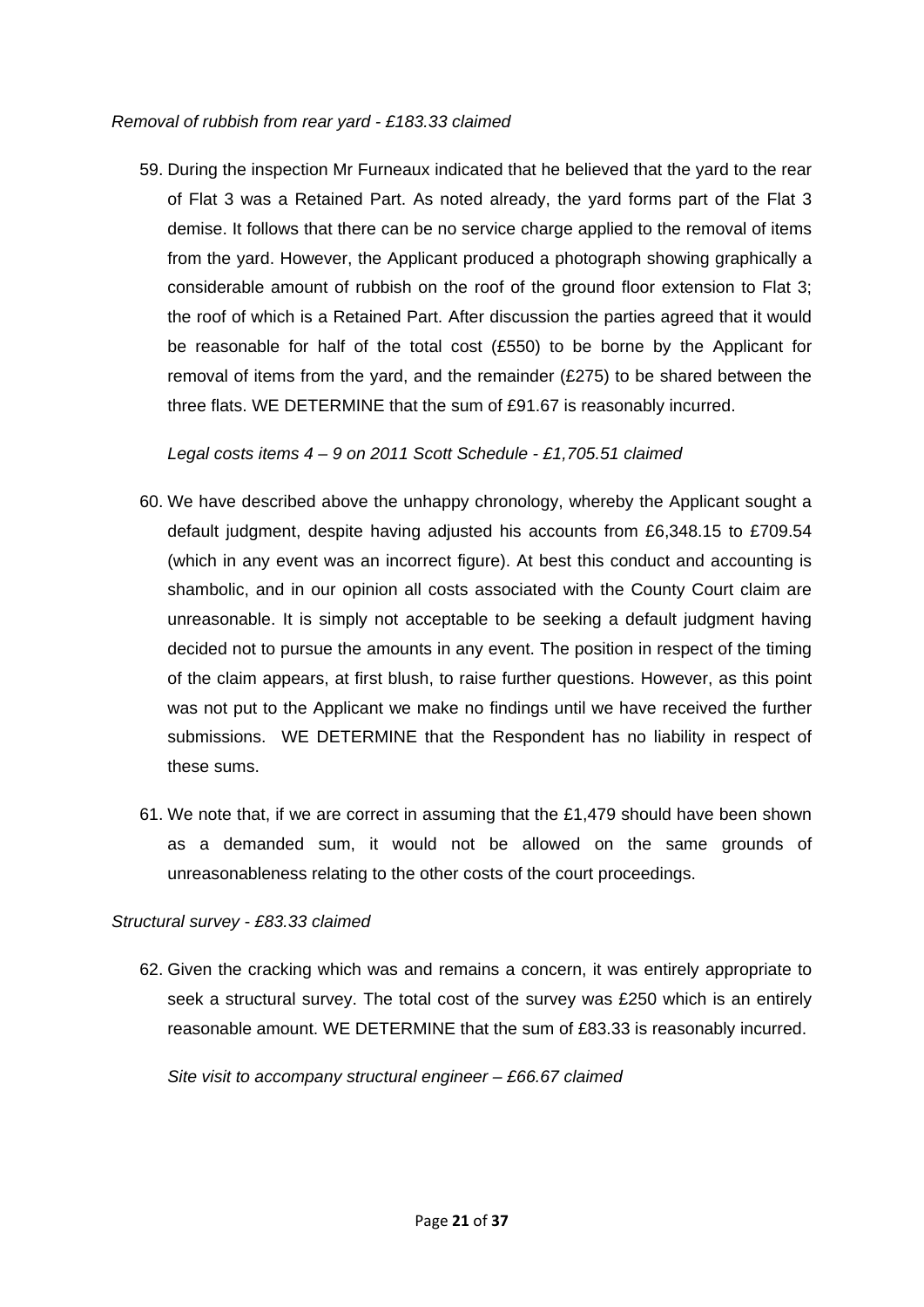63. The Applicant attended the premises with the structural engineer and it was entirely appropriate that he did so. WE DETERMINE that the sum of £66.67 is reasonably incurred.

### **2012**

*Management fee - £100 claimed* 

64. WE DETERMINE, as above, that this sum is reasonably incurred.

*Renewal of fascia – £46.67 claimed*

65. This item was withdrawn by the Respondent. WE DETERMINE that the Respondent has no liability in respect of this item.

### *Communal area cleaning plus changing light bulb - £20 claimed*

66. The invoice suggests that this item relates to a figure of £60 for work undertaken on the 25 February 2012. At the hearing the Mr Furneaux tried to suggest this cost was for 4 visits in a year. We do not accept this as the invoice makes plain it is for one visit in February 2012. Whereas we accept the need for the Applicant to attend from time to time to inspect the premises (which we have allowed above) it is the Tribunal's view that a local person could have attended to undertake these tasks. It is noted that the Respondent denies that the Applicant ever attended. We find that the Applicant has attended but incurred more costs than would have been necessary for this task. WE DETERMINE that the sum of £6.67 is a reasonably incurred sum.

#### *Items 4, 5, 6, 7, 8 and 9 – £491.67 claimed*

67. All these items were withdrawn by the Applicant and we need say no more about them save that WE DETERMINE that in respect of items  $4 - 9$  on the Scott Schedule for 2012 the Respondent has no liability.

*Extra maintenance allowance - £500 claimed* 

68. As noted, the premises are in need of considerable work. The establishment of a sinking fund is entirely appropriate, in accordance with the lease and the sum reasonable. WE DETERMINE that the sum of £500 claimed is reasonably incurred.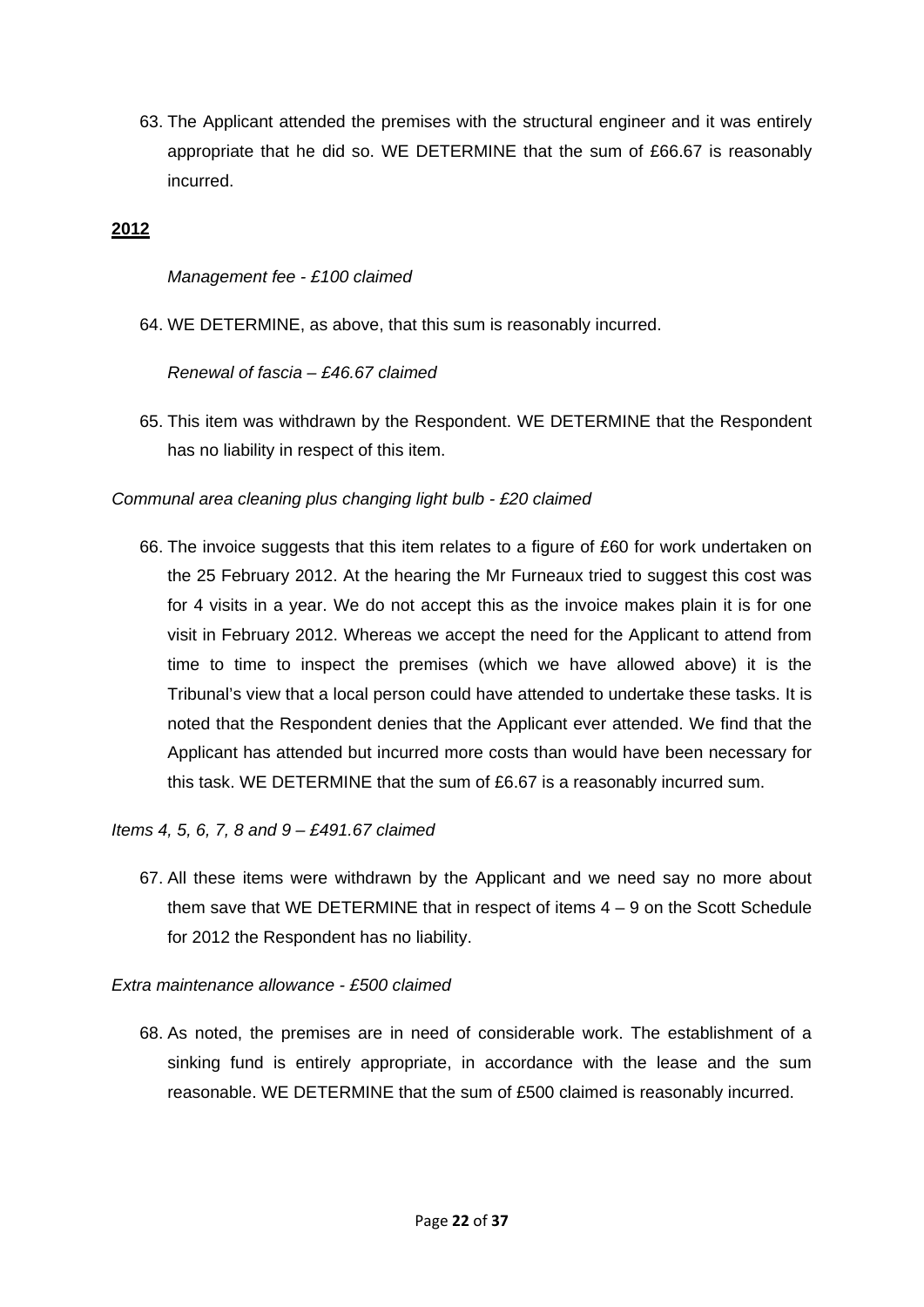#### **Summary of Scott Schedule (and 2009) determinations**

69. The net effect of our determinations are shown in an Excel spreadsheet which we attach as Schedule 2 to these reasons. The amount found to be due in each year is shown. Further, we have shown the payment of £9,538.35 from Birmingham Midshires which has resulted in a credit balance carrying forward. As indicated in the recital to the order, these are provisional figures as we have included the £1,479 Woodcocks' legal costs, in respect of which we have invited further representations.

### **2013 and proposed Qualifying Works.**

- 70. We do not detail herein all of the provisions required to ensure compliance with the Regulations. Reference to the cases of *Daejan Investments Ltd v Benson* [2011] EWCA Civ 38 and *Phillips v Francis* [2012] EWHC 3650 (Ch) should be made for the current authoritative guide to the process. Suffice for this decision, we make specific reference to Schedule 4, Part 2, paragraph 4(5)(a) which requires, to ensure compliance with the Regulations, the landlord to "obtain estimates."
- 71. Whilst, as we have noted, there is no objection to estimates being from people associated with the landlord, at least one must be from a person not associated with the landlord.
- 72. In this case we have the estimates from Premier and Block Maintenance. The question which we determined as a preliminary decision during the hearing (with written reasons to follow) was whether there were "estimates" obtained during the consultation process. Whilst the Premier estimate is clearly an estimate, WE DETERMINE that the "estimate" from Block Maintenance is not in fact an estimate.
- 73. The scheme of the Regulations is to allow competing quotes to be considered and in the event that the cheapest estimate is adopted by the landlord then there is no requirement under Schedule 4, Part 2, paragraph 6(2) to explain why a particular contractor has been chosen. The landlord is not bound to accept the cheapest estimate, but in the event that he does not do so, he must explain why (Schedule 4, Part 2, paragraph 6(1)). It can thus be seen that the Regulations allow for competing estimates to be considered where price is an important but not determining factor. For this protection to work as intended it is necessary that the estimates are genuine estimates and not simply documents which purport to be an estimate by cutting either £500 or £1,000 off the nearest estimate.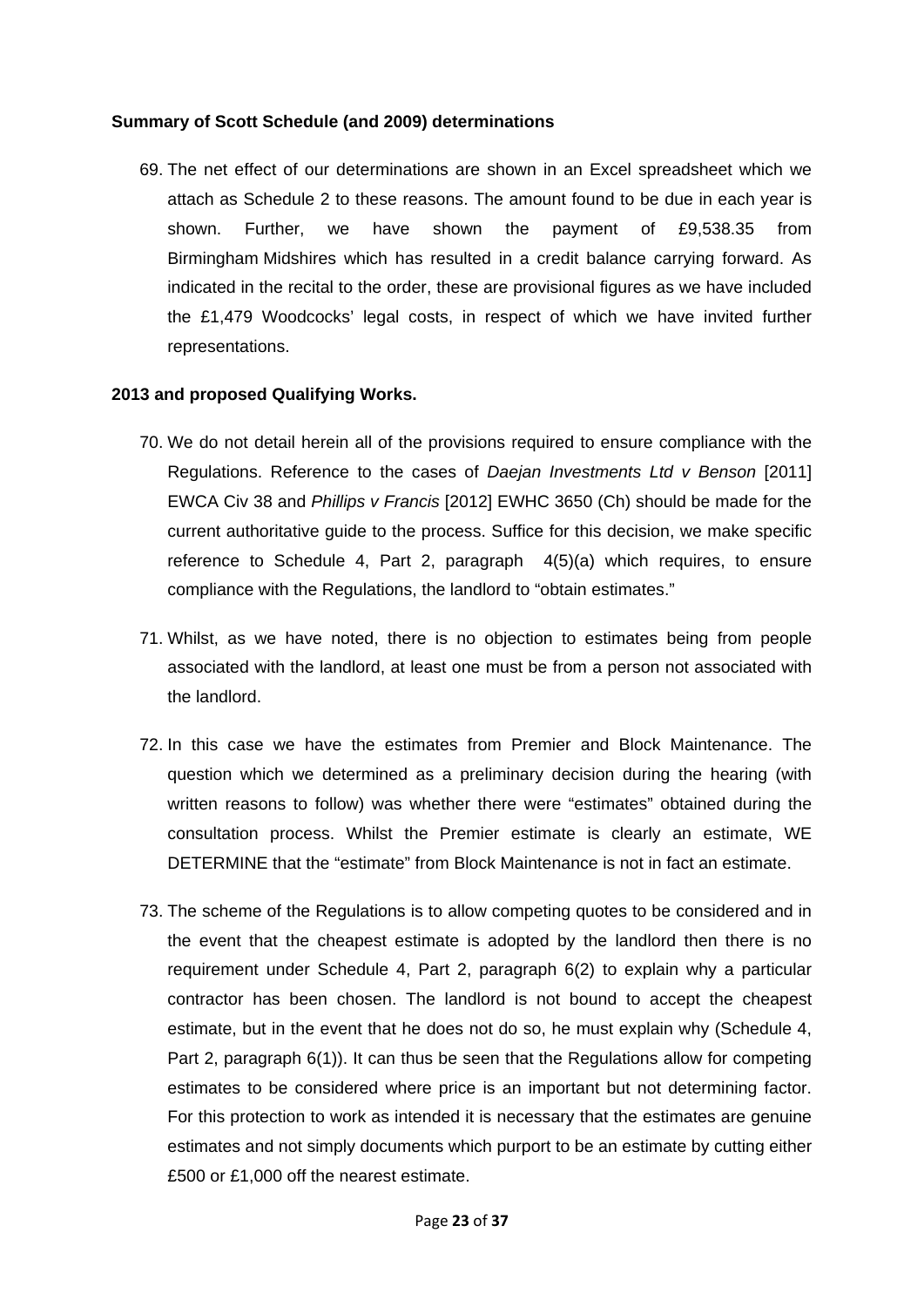- 74. An estimate, according to Chambers Dictionary is "1. a valuing in the mind. 2. Judgment or opinion of the worth or size of anything. 3. A rough calculation. 4. A preliminary statement of the probable cost of a proposed undertaking."
- 75. Borrowing, by way of analogy only, with the law of sham "... in the case of a document, the court is not restricted to examining the four corners of the document. It may examine external evidence. This will include the parties' explanations and circumstantial evidence, such as evidence of the subsequent conduct of the parties." (see *A v A* [2007] EWHC 99, para 33).
- 76. As noted above, the evidence given by Mr Furneaux on the circumstances of the 2012 Block Maintenance 'estimate' coming into existence was far from satisfactory. We are driven to the view that, when looking at all the surrounding circumstances, that the document was not a genuine judgment or valuing in the mind. It was not even a rough calculation. At best it can be said that it was a preliminary statement of the probable costs of a proposed undertaking, as it is close to the Premier estimate which clearly is a proper estimate. However, in this context and on these facts, that is not enough to allow us to say that this is an 'estimate' so far as the Regulations are concerned. Given that this is not an estimate it follows that the Applicant has failed to comply with the Regulations and that absent of our giving dispensation under section 20ZA of the Act (which has not and may not be applied for) the Applicant will be limited to the recovery of £250 per tenant for the works. In these circumstances the Applicant indicated that his probable option would be to recommence the consultation process.
- 77. In coming to this decision we emphasised that the Tribunal is not here to simply put traps in the way of recovery of service charges. However, the Regulations are designed to protect leaseholders and we simply could not allow such a transparently obvious attempt to circumnavigate the protections intended by the Regulations.

## **Accounting in respect of overpayments for Flat 1.**

78. We determined at the preliminary hearing in July 2012 that our decision in respect of Flat 2 would apply to Flat 1 on all common issues which we have thus far described The issue which is discrete to Flat 1 is how the sum of £9,538.35 paid by Birmingham Midshires to the Applicant should now be treated.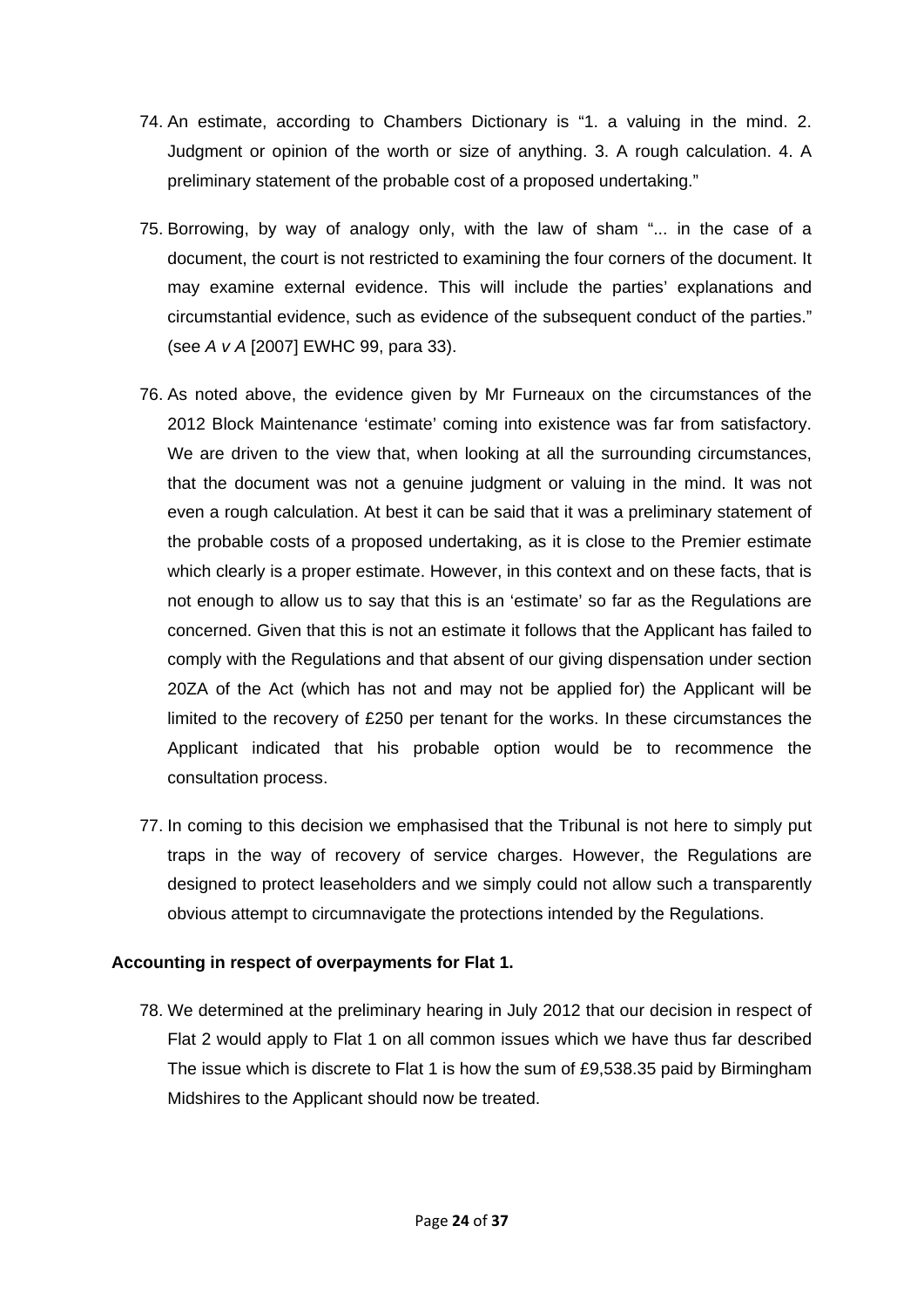- 79. S.27(A)(5) of the Act provides that a tenant is not to be taken to have agreed or admitted any matter by reason only of having made a payment. In this case the Birmingham Midshires as mortgagee "stood in the shoes" of the Respondent and forced him to make a payment. It is clear from our findings that the sum originally claimed in respect of 2010, namely, £6,348.15, for which the Applicant obtained a default judgment, in the circumstances already described, cannot be allowed to stand (please note decision of 19 July 2012 appended as schedule 1 to this document as to why the Tribunal maintains its jurisdiction when a default judgment has been made). If the £6,348.15 cannot stand, it follows that the administration charges and costs on top of the £6,348.15 cannot be allowed to stand either. Out of the £9,538.25 it may be that it is only the £150 ground rent which was claimed that is outside our jurisdiction, as this Tribunal has no jurisdiction to deal with ground rents.
- 80. On this basis, bearing in mind the sums which we have found to be payable, it appears to us that the Applicant's overpaid sum is £7,922.92 (see Schedule 2 for a summary showing how our decision results in that figure). This figure may require adjustment following submissions, as provisionally we have included the £1,479 (which was in the £9,538.35 paid by Birmingham Midshires). Whilst we have a wide jurisdiction under s.27A of the Act, we are mindful of the mortgagee's potential claims over this sum, particularly if Flat 1 is suffering "negative equity."
- 81. Whilst the Respondent indicated he wished to have the money returned to him, we indicated that in the first instance we would require him to send a copy of this decision to the Birmingham Midshires inviting their comment, prior to our making any final decision as to the destination of any balance due after we have accounted for the sums which we have found to be properly claimed.
- 82. It is clear that the Respondent may exercise a set off (i.e. apply overpaid sums on Flat 1 to payment of sums due on Flat 2) in respect of the monies which we have found to be owing, but until we know the position of Birmingham Midshires in respect of the overpaid sum of £7,922.92 we cannot resolve this point.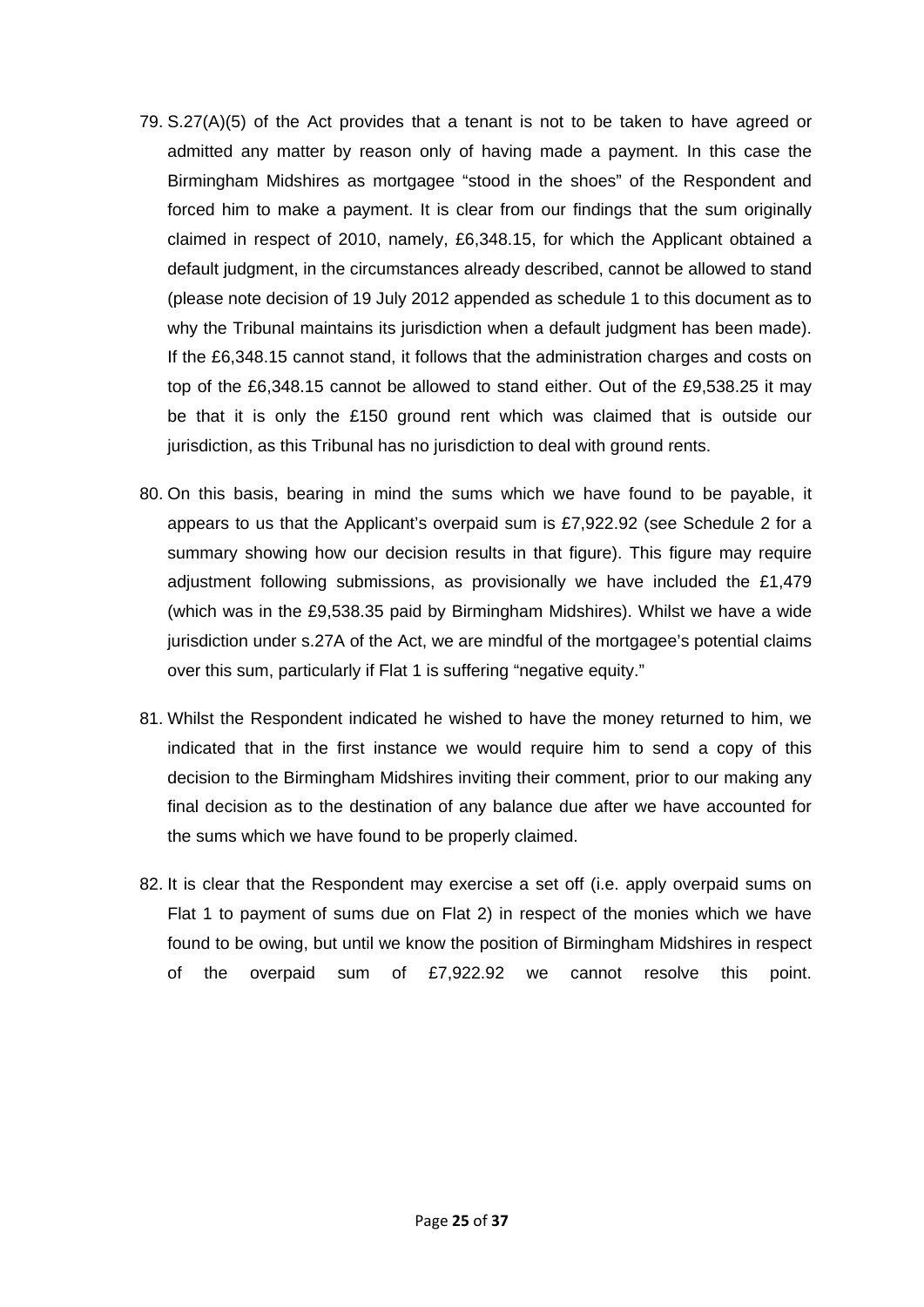## **S.20C Landlord and Tenant Act 1985**

83. Mr Furneaux indicated that he would not seek to recover any costs of the Tribunal proceedings and upon this basis we do not need to consider this matter any further.

Dated 21 February 2013

 $\sqrt{2}$  $L$ hy $\sqrt{a}$ 

Lawyer Chairman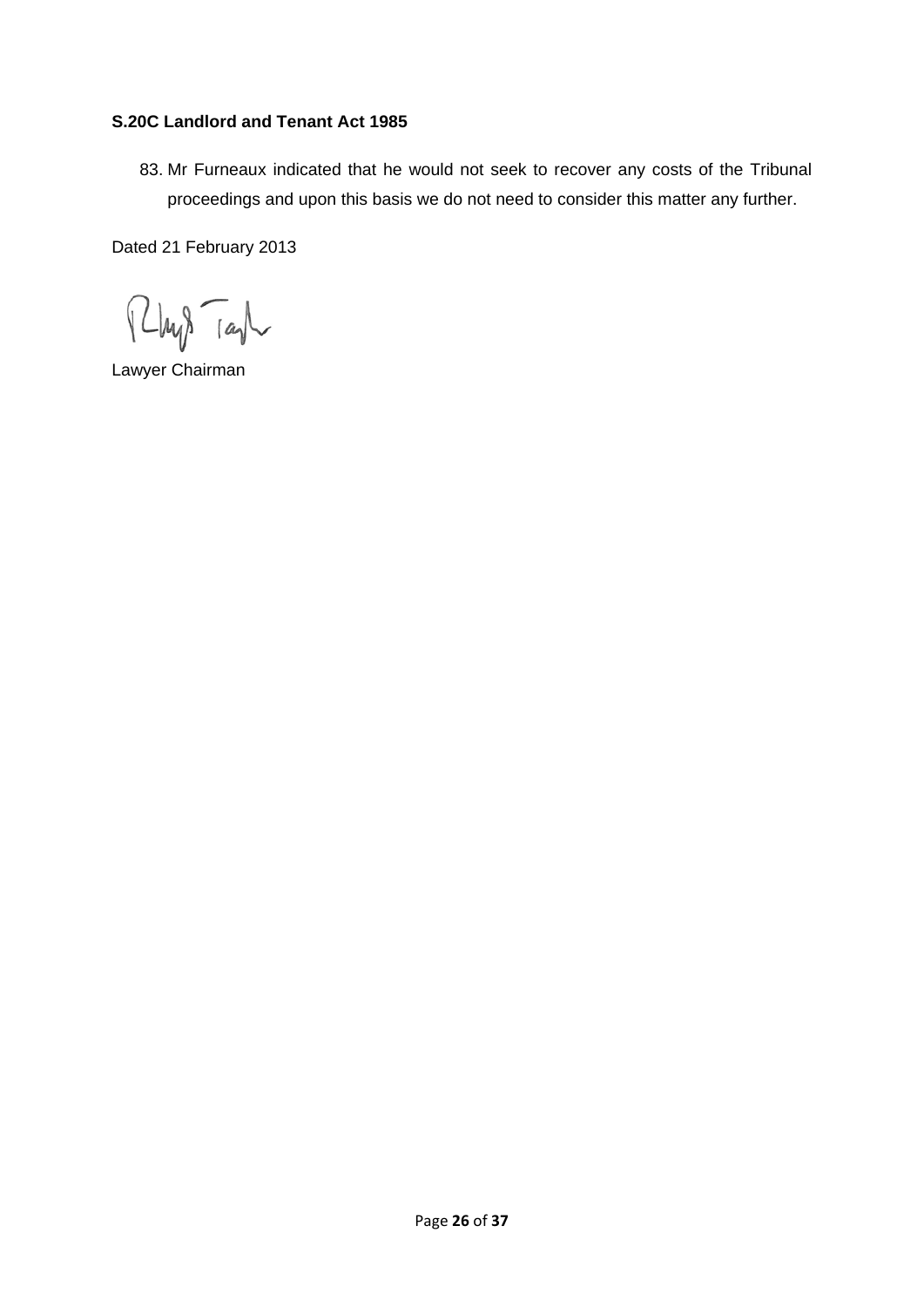## **ANNEX B**

# **Residential Property Tribunal Service (Wales)**

# **Leasehold Valuation Tribunal (Wales)**

First Floor, West Wing, Southgate House, Wood Street, Cardiff. CF10 1EW. Telephone 029 20922777. Fax 029 20236146. E-mail: [rpt@wales.gsi.gov.uk](mailto:rpt@wales.gsi.gov.uk)

#### **PRELIMINARY DECISION AND DIRECTIONS OF LEASEHOLD VALUATION TRIBUNAL (WALES) LANDLORD AND TENANT ACT 1985 s.27A**

| <b>Premises:</b>            | Flat 2, 266 Holton Road, Barry, Vale of Glamorgan. |
|-----------------------------|----------------------------------------------------|
| LVT ref:                    | LVT/WAL/883/12                                     |
| Hearing:                    | 19 July 2012                                       |
| <b>Applicant:</b>           | Wellington Investments Limited                     |
| <b>Respondent:</b>          | <b>Mr Pjotrs Sevcovs</b>                           |
| <b>Members of Tribunal:</b> | Mr R S Taylor - Chairman<br>Mr R W Baynham FRICS   |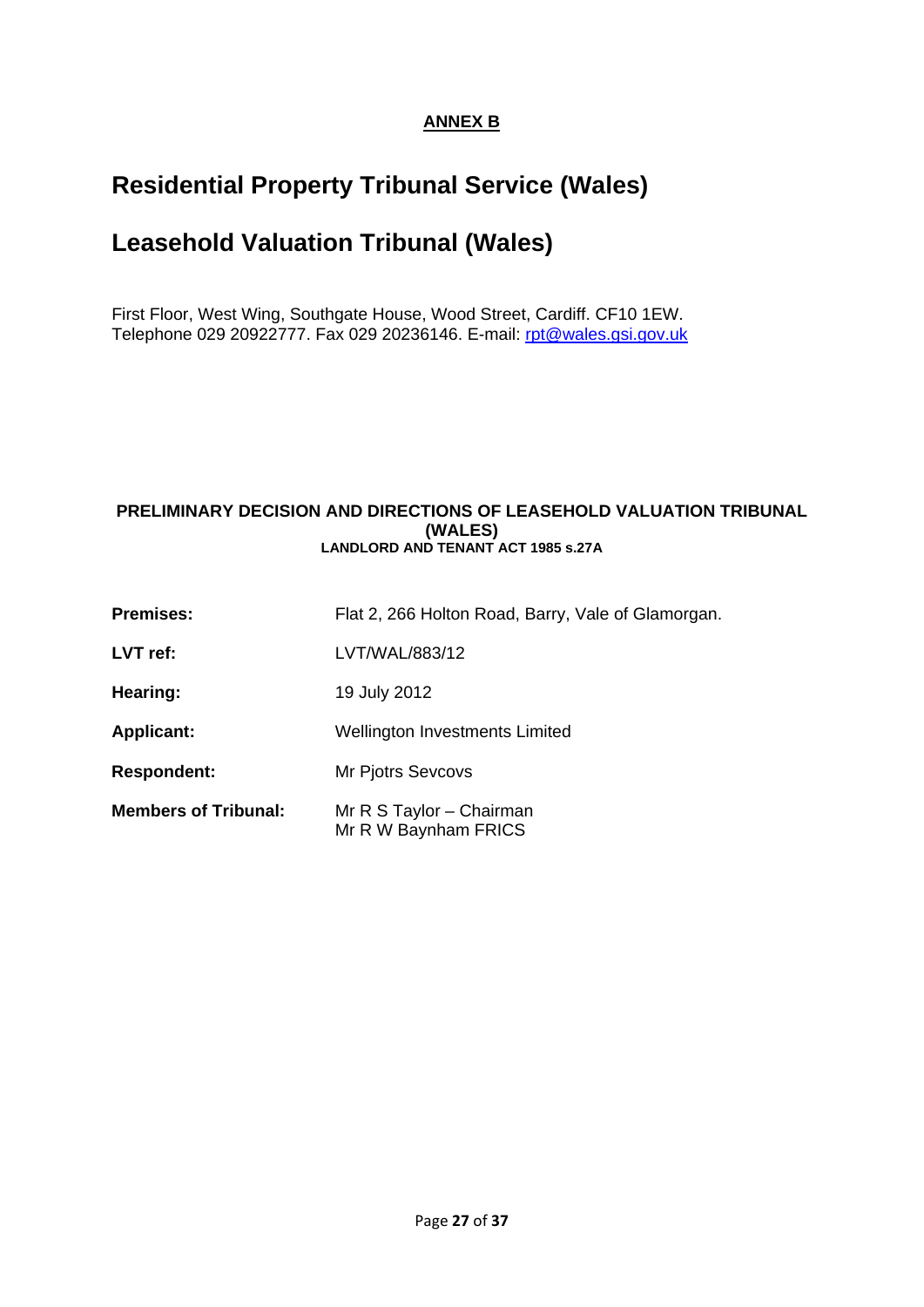Upon hearing counsel for the Applicant and the Respondent in person on the 19 July 2012.

And upon it being agreed by the tribunal and the parties that the following directions have been timetabled to allow the Applicant time to consider whether it wishes to seek permission to appeal the tribunal's decision at paragraph 1 of this order, in which event the directions shall be suspended pending determination of any appeal issues. Further the timetable provides time for the Applicant to issue an application in respect of major works it proposes. In the event that no permission to appeal is sought then the tribunal will expect these directions to be strictly adhered to.

And upon it being apparent that the transfer order of District Judge Hendicott dated 16 November 2011 does not encompass all of the issues over which the parties are in dispute and upon the parties indicating that they wish the tribunal to be in a position to deal with all matters.

And upon the Applicant indicating that it will by noon on the 28 September 2012 file at the tribunal a fresh application seeking a determination of service and administration charges for financial years ending 2010, 2011, 2012 and 2013 (which shall include the major works programme).

And upon the Respondent indicting that he will by noon on the 28 September 2012 file at the tribunal an application for the determination of service and administration charges in respect of Flat 1, 266 Holton Road, Barry, for the financial years ending 2010, 2011, 2012 and 2013 and an application pursuant to s.20C Landlord and Tenant Act 1985 in respect of Flats 1 and 2.

And upon the tribunal indicating that it has jurisdiction to consider the service and administration charge dispute in respect of Flat 1, notwithstanding a default judgment, for the same reasons as it is prepared to hear the dispute in respect of Flat 2.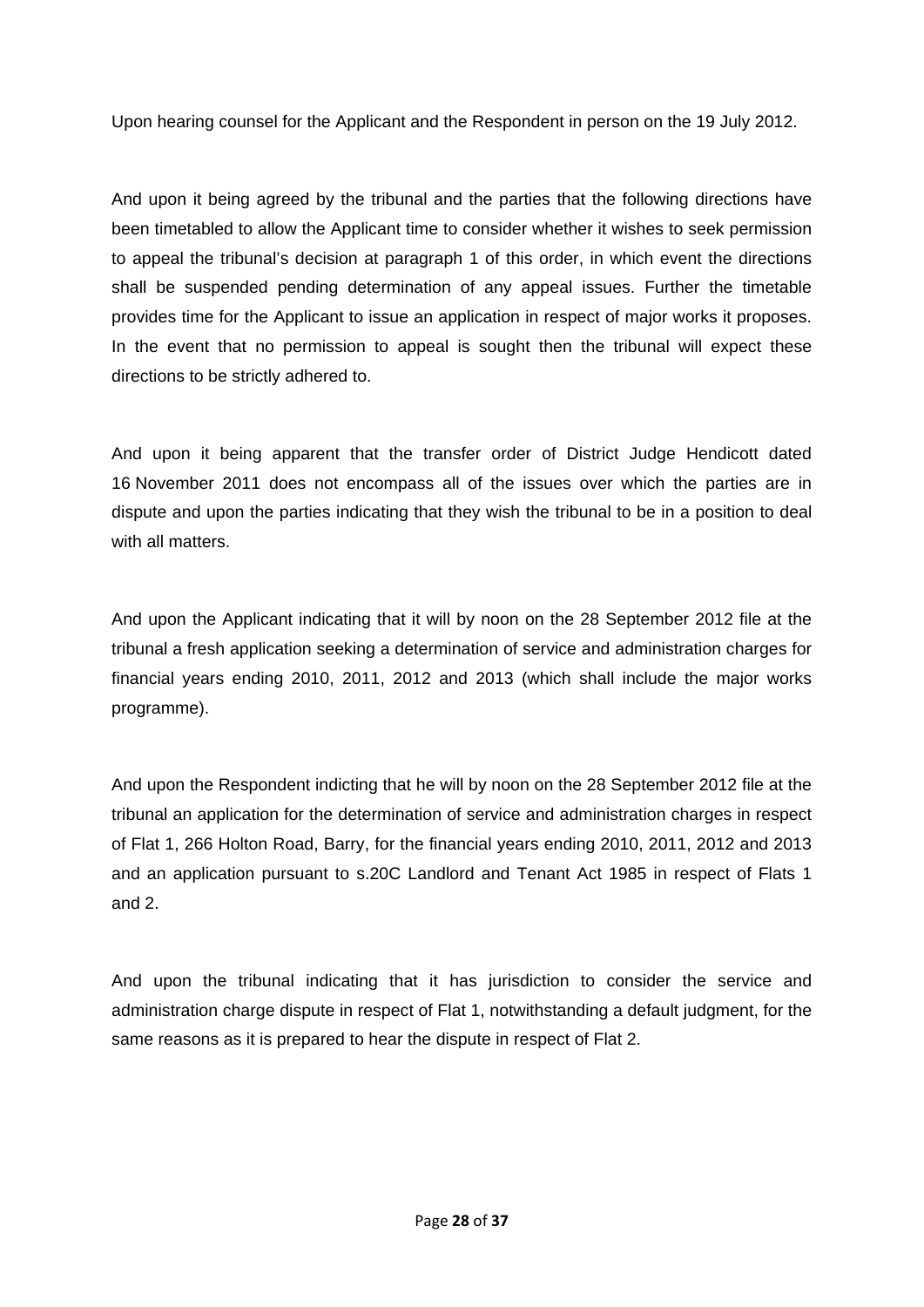And upon the tribunal indicating that the applications in respect of Flat 1 and Flat 2 involve substantially the same matters and that it proposes, pursuant to Regulation 8 of the Leasehold Valuation Tribunal (Procedure) (Wales) Regulations 2004, to determine the common matters in relation to both flats. Pursuant to Regulation 8:-

- 1. The common matters are the service and administration charges for years 2010 to 2013 and a s.20C application in respect of two flats contained within the same freehold property where the freeholder and leaseholder are the same.
- 2. Flat 2 shall be the representative application.
- 3. The decision made in respect of Flat 2 shall apply in respect of Flat 1.
- 4. If either party objects to the tribunal taking this course they are invited to state their objections in writing by 4pm on the 28 August 2012 to the tribunal office at the address at the top of this order.

For the avoidance of doubt, in respect of Flat 1, the manner in which the sum paid for service and administration charges in 2010 has been accounted for is not a common matter and will be determined as a discrete issue.

IF EITHER PARTY FAILS TO ADHERE TO THE DEADLINES SET OUT ABOVE OR IN THE ORDER BELOW IT SHALL BE THE DUTY OF EACH PARTY TO IMMEDIATELY CONTACT THE TRIBUNAL TO NOTIFY THE TRIBUNAL OF THE BREACH.

## IT IS ORDERED THAT:-

- 1. The tribunal has jurisdiction to consider the service charge dispute transferred to it by virtue of the order of District Judge Hendicott on the 16 November 2011, notwithstanding the fact that the Applicant obtained a default judgment in respect of the amount in dispute (and other matters) on the 22 February 2011.
- 2. The Applicant shall by noon on the 12 October 2012 serve upon the Respondent (1 copy)
	- a. all invoices which go to support the service and administration charge demands made in years 10, 11 and 12 (for year 12, so far as it is able to do) and evidence it has in respect of its estimate for the service charge year 13.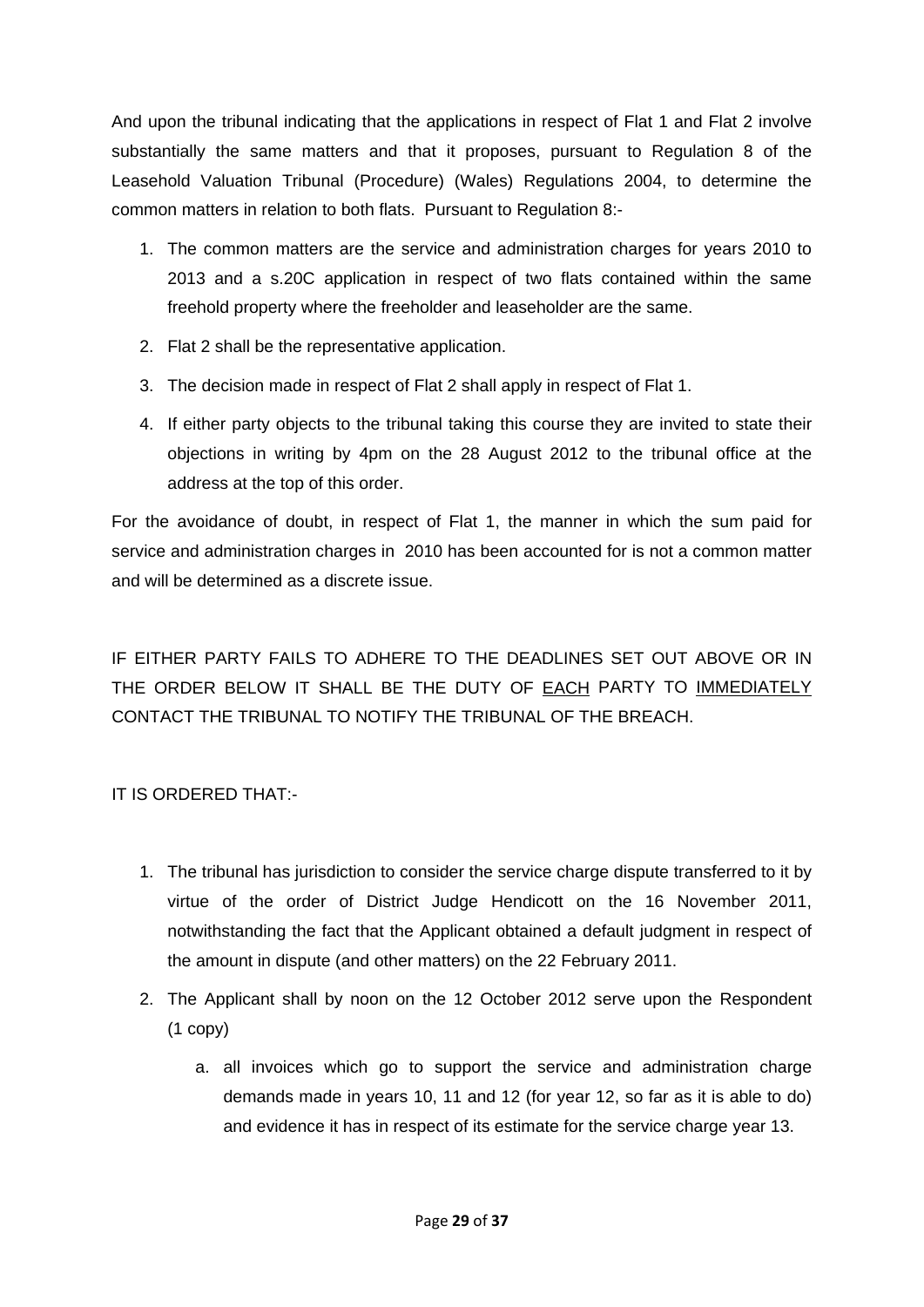- b. All notices, correspondence, quotes and reports in respect of its major works consultation.
- c. Copies of service and administration charge demands served in 2010, 2011 and 2012.
- d. A statement, supported by a statement of truth, as to the date of service of service and administration charge demands and the prescribed rights and obligations notice with the service and administration charge demands which have been issued for 2010, 2011 and 2012.
- e. An electronic copy of the Scott Schedules which have already been completed by the Applicant in respect of Flat 2
- f. Land Registry Office Copy Entries in respect of the Respondent's leasehold interest in Flat 1, 266 Holton Road.
- g. Written confirmation that the lease in respect of Flat 1 is the same in all material respects as Flat 2 or, if that is not the case, the lease in respect of Flat 1.
- h. A statement identifying and describing the service charge provisions in the lease for Flat 2.
- i. All cases papers in its possession in respect of the default judgment and subsequent payment in respect of Flat 1.
- j. Service charge demands for 2010, 2011 and 2012 in respect of Flat 1.
- k. Any accounts and/or summary which demonstrate how the 2010 payment for Flat 1 has subsequently been accounted for.
- 3. The Applicant shall by noon on the 12 October 2012 file at the tribunal written confirmation that it has complied with paragraph 2.
- 4. The Respondent shall by noon on the 2 November 2012 serve upon the Applicant (1 copy)
	- a. His typed replies to Applicant's Scott Schedules for years 10, 11 and 12
	- b. a statement, supported by a statement of truth, as to his position in respect of the service and administration charges for year 13 and his reply on the issue of the service of demands and of the prescribed summary of rights and obligations.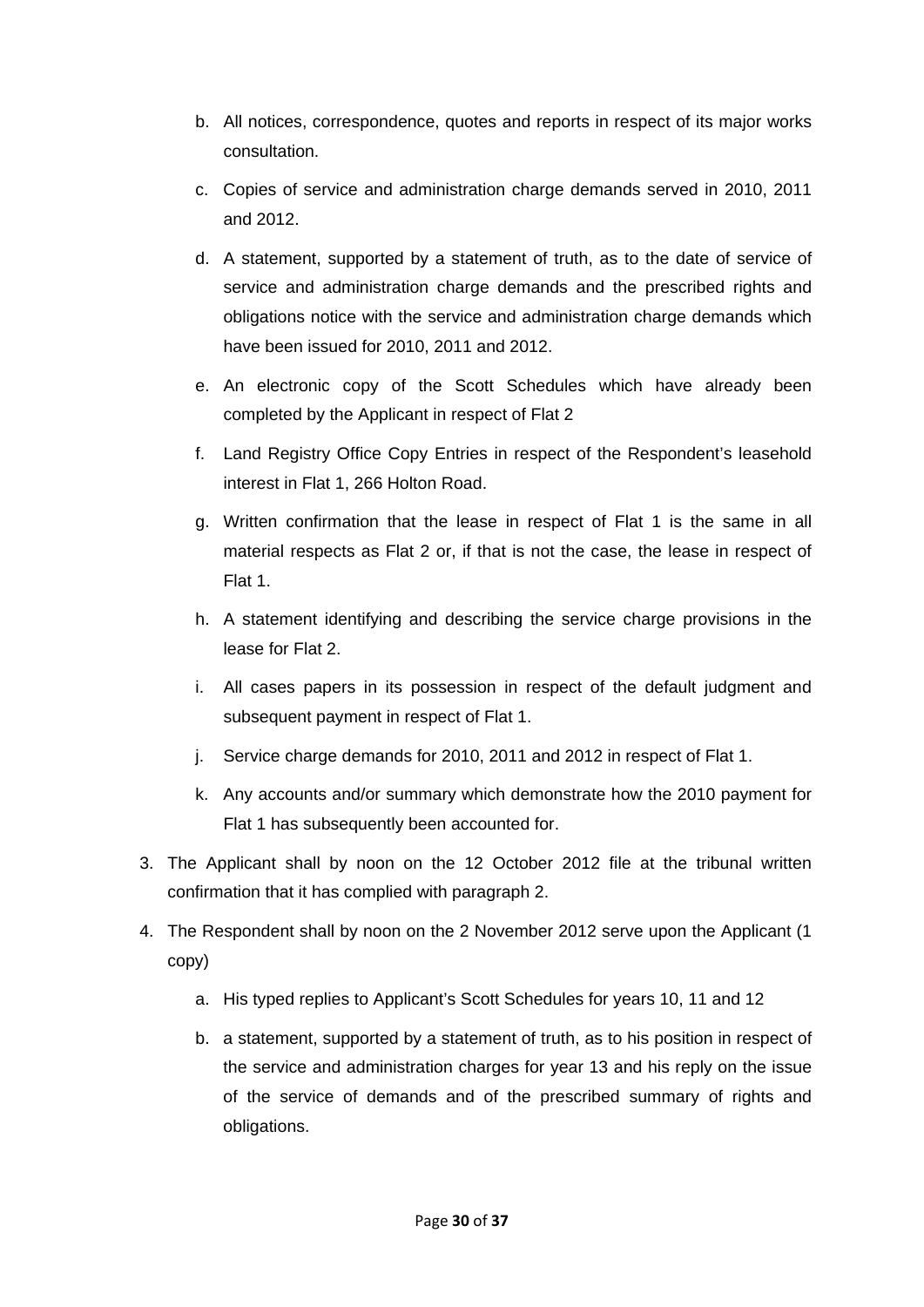- 5. The Respondent shall by noon on the 2 November 2012 file at the tribunal written confirmation that he has complied with paragraph 4.
- 6. Each party shall by noon on the 16 November 2012 file at the tribunal (to be at the front of the bundle ordered below) a case summary, setting out their positions and the matters which remain in dispute between the parties, which shall include the parties' respective arguments (if any) in respect of ss.20B and 20C Landlord and Tenant Act 1985 and dates of the parties' availability for a 2 day hearing between December 2012 and March 2013.
- 7. The Applicant shall by noon on the 16 November 2012 file at the tribunal (3 copies) and serve upon the Respondent (1 copy) an agreed paginated bundle which shall contain (but is not limited to) to the following:
	- a. An agreed index
	- b. Each party's up to date case summary
	- c. Court papers in respect of default judgment, subsequent forfeiture proceedings and order of transfer to tribunal in respect of Flat 2.
	- d. Court papers in respect of default judgment, later correspondence with mortgagee showing amount paid in respect of Flat 1 and summary or accounts showing how that amount has been accounted for.
	- e. Applications made by each party to the tribunal
	- f. Any orders made by the tribunal
	- g. Copy lease in respect of Flat 2 and confirmation both leases are the same in all material respects (or the lease for Flat 1 if they are not the same in all material respects)
	- h. Statement identifying and describing the terms of the lease
	- i. All service charge and administration charge demands which have been served for 2010, 2011 and 2012.
	- j. Office copy entries demonstrating freehold and leasehold title in respect of 266 and Flats 1 and 2.
	- k. The Applicant's statement and exhibits dated 25 January 2012 and any later statements
	- l. The Respondent's statement and exhibits dated 20 February 2012 and any later statements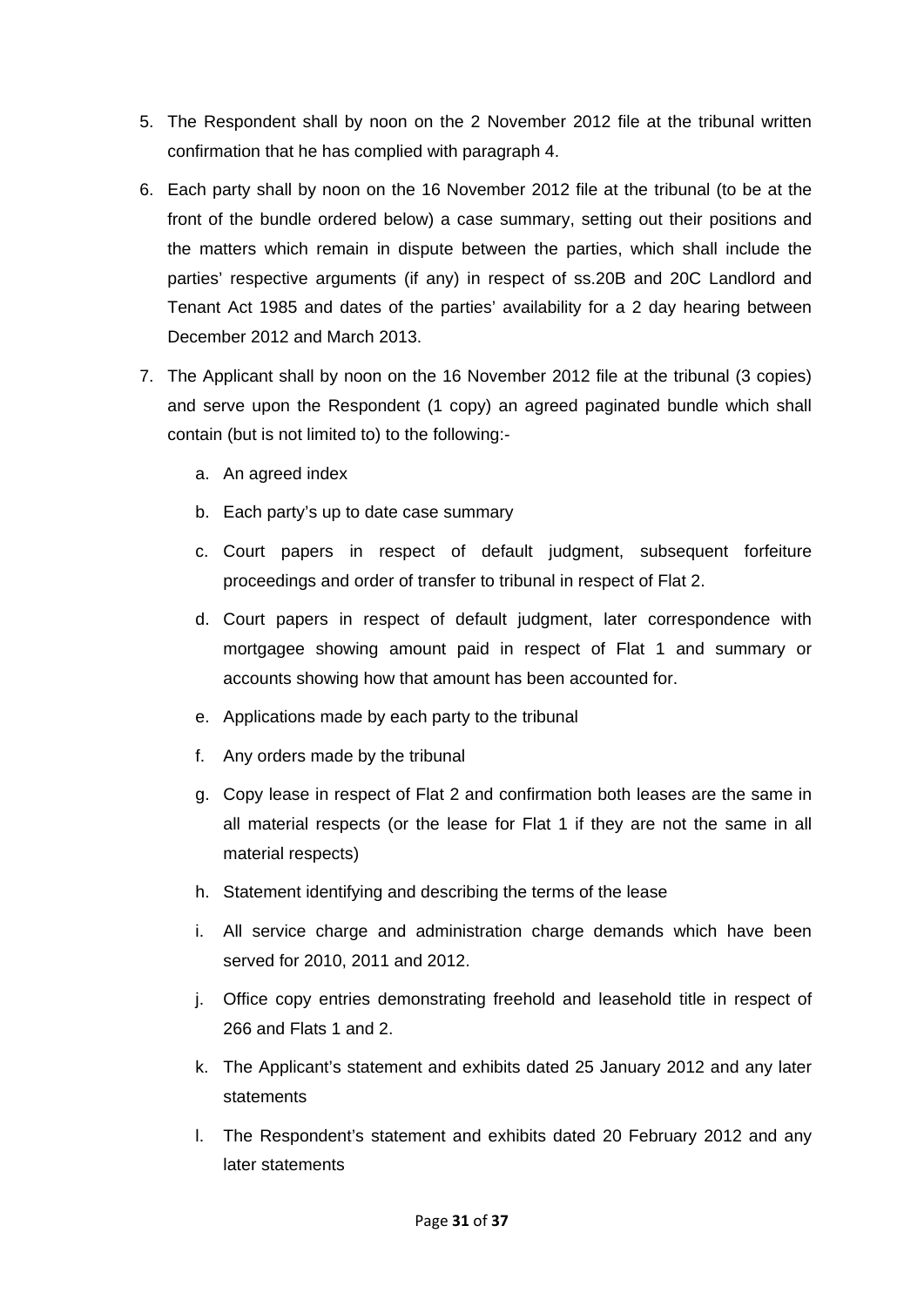- m. The Scott Schedules completed by each party
- n. All invoices in support of the figures claimed in the Scott schedules
- o. All notices, correspondence, quotes and reports in support of the major works consultation
- 8. Upon compliance with these directions the procedural chairman will consider the papers and either provide for further directions or a pre trial review which may be conducted by way of a telephone hearing.
- 9. If either party seeks further directions they are permitted to apply at short notice by way of email provided that the other party is copied into the request.

27 July 2012 (confirming preliminary decision indicated orally on the 19 July)

Phys Tash

Lawyer chairman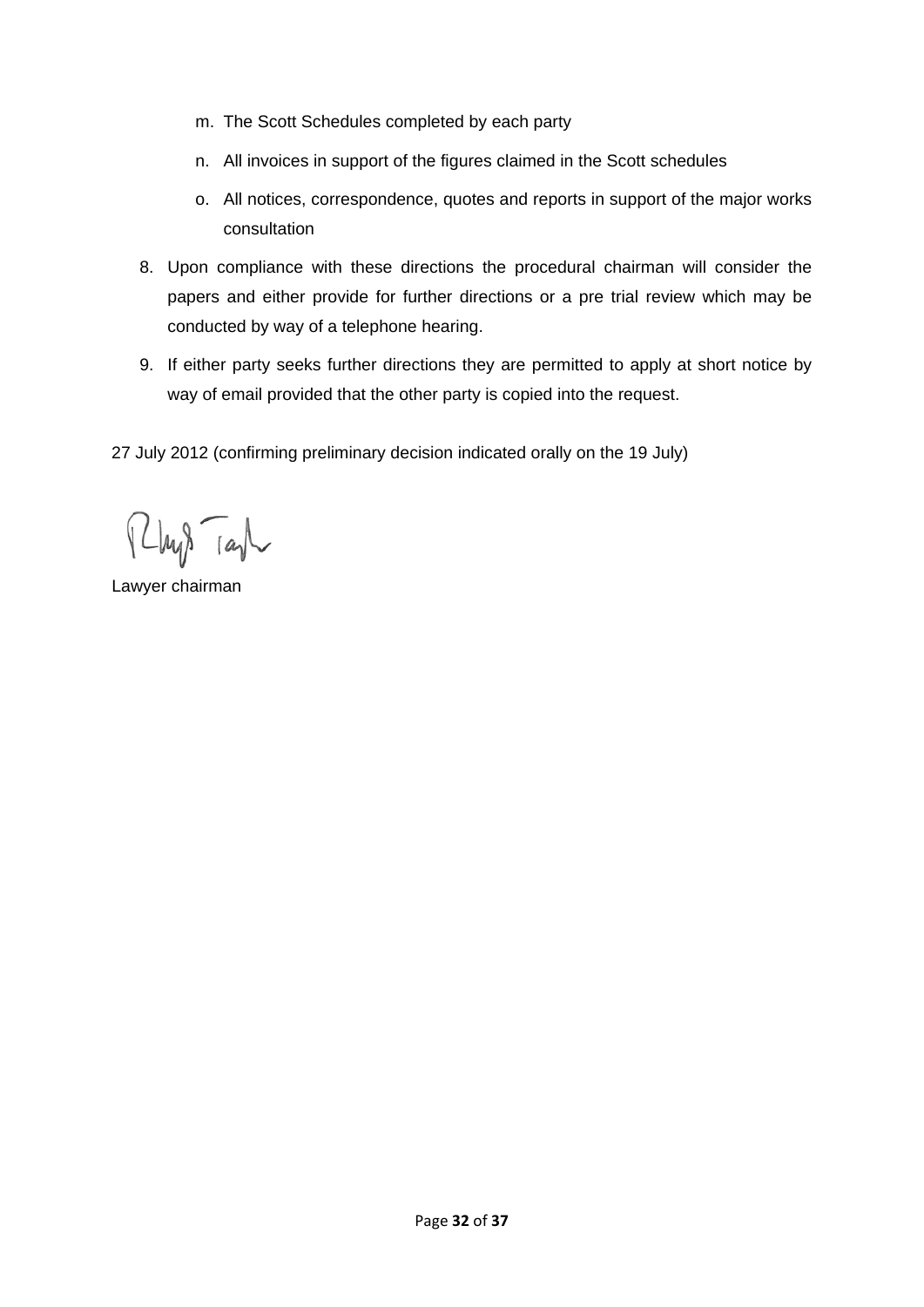#### **REASONS ON PRELIMINARY ISSUE**

### **Introduction.**

- 1. This application arrives at the LVT having been transferred from the County Court by order of District Judge Hendicott dated 16 November 2011, wherein he directed that the LVT determine the service charges before him.
- 2. The claim before District Judge Hendicott started as a claim for possession of a leasehold property known as Flat 2, 266 Holton Road, Barry, Vale of Glamorgan, CF63 4HU ("Flat 2") on the 12 October 2011. I do not need to go into the detail of how the case was pleaded, nor whether it was correctly pleaded, but in summary the point being made was that the Respondent had failed to defend an earlier claim for unpaid service and administration charges, which had resulted in the Applicant obtaining a default judgment in the sum of £6,723.15 on the 22 February 2011, which in turn had led to a s.146 notice being served. The Applicant's case was that it was entitled to forfeit the lease as a result of the breach of the lease having been establish in a default judgment and a notice having been served.
- 3. The short question which we must resolve by way of a preliminary issue is whether the issue of service charges has "...been the subject of determination by a court" for the purposes of s.27A(4)(c) Landlord and Tenant Act 1985 by virtue of a default judgment having been issued.
- 4. s.27A(4) provides "No application [to LVT] may be made in respect of a matter which  $-$  (c) has been the subject of determination by a court." If a default judgment is a "determination" then the tribunal cannot have jurisdiction. If a default judgment is not a "determination" then the tribunal can hear the case.

#### **Background.**

- 5. Before turning to the statutory provision it is important to note a little more of the history of the case. Prior to the preliminary issue having been identified as a point for early resolution, the tribunal gave directions on the 20 December 2011 which provided for the Applicant to give disclosure.
- 6. Within the disclosure there is a service charge demand dated 25 October 2010 for £6,348.15 for the calendar year 2010. It is this figure, plus, we assume court costs and interest, which resulted in the figure of £6,723.15 being the subject of a default judgment.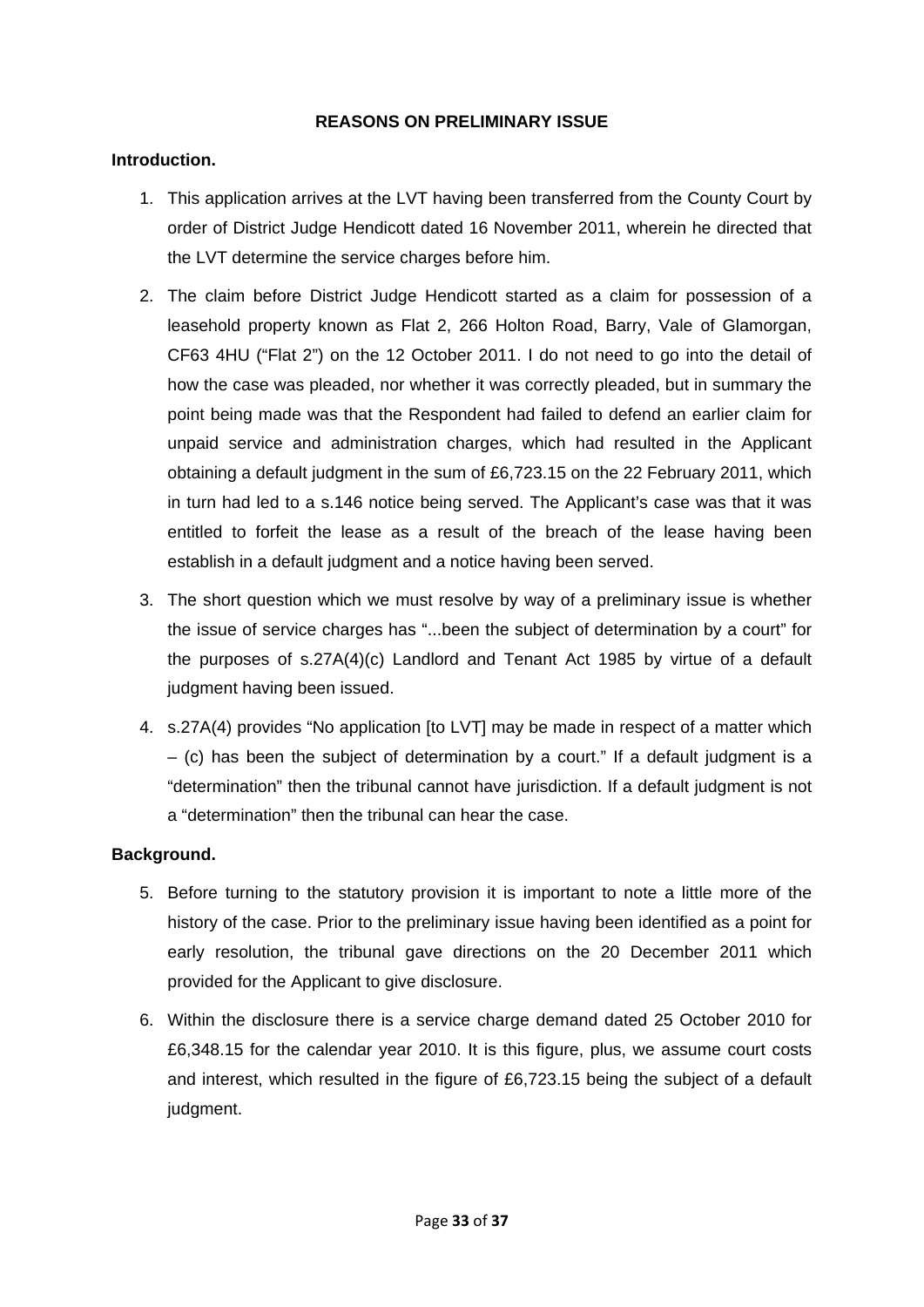- 7. In a statement dated 25 January 2012 Mr Jonathan Furneaux, on behalf of the Applicant, states, in respect of the 25 October 2010 invoice, "[6] The Claimant has been unable to complete much of the intended maintenance at the Development as all of the leaseholders have little if any service charge payments. [7] A certificate showing the actual expenses for 2010, 2011 and an invoice for the anticipated expenditure for 2011 [we think that Mr Furneaux meant to say "2012" at this point as no anticipated schedule for 2011 has been provided but one has for 2012] for the property is included in the bundle for the Tribunal's consideration. The anticipated expenditure for 2012 covers some of the works that were initially expected for 2010 but were delayed due to non payment of invoices."
- 8. At the hearing on the 19 July 2012 this point was pursued by the tribunal and it became apparent that the £6,348.15 had not, in fact been expended in 2010 and to present the anticipated service charge statement for 2010 and then for 2012, covering the same ground, risked the Applicant benefitting from double recovery for the same areas of work.
- 9. The tribunal was troubled to note that, in fact, the actual spend in 2010 would have resulted, should the demand stand in its entirety, as being only £709.54 due by way of service and administration charges.
- 10. The Applicant made the point, on the 19 July 2012, that the certificate dated 25 October 2010, by its very nature, could only have been based on some projected figures up to the year end. However, the actual service charge certificate for 2010 was issued on the 19 January 2012 in the sum of £709.54 (although we are not even sure if that figure is correct) The Applicant obtained default judgment for the larger figure of £6,723 on the 22 February 2011. This must have been at a point when the Applicant was aware, or should have been aware, that the expected spend, as of 25 October, had not in fact occurred.

#### **Does a "determination" include a default judgment?**

11. There are no reported cases on s.27A(4)(c). However, there have been conflicting county court level decisions made concerning the interpretation of the words "determined" and "finally determined" for the purposes of s.81(1) Housing Act 1996.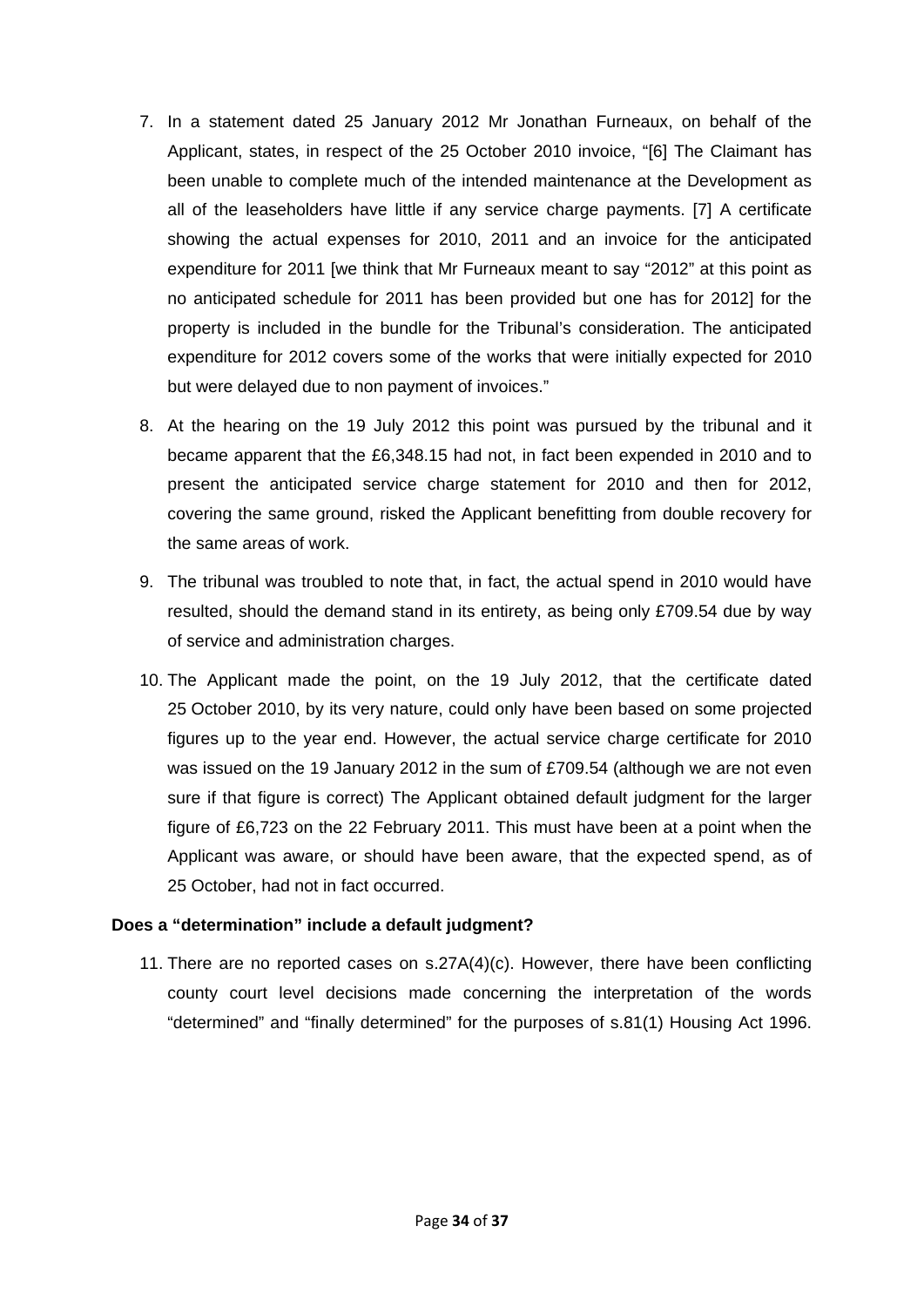12. s.81(1) Housing Act 1996 in its current (amended) form states,

"A landlord may not, in relation to premises let as a dwelling, exercise a right of reentry or forfeiture for failure by a tenant to pay a service charge or administration charge unless-

- a. it is finally determined by (or on appeal from) a leasehold valuation tribunal or by a court, or by an arbitral tribunal in proceedings pursuant to a post-dispute arbitration agreement, that the amount of the service charge or administration charge is payable by him, or
- b. the tenant has admitted that it is so payable."
- 13. In the case of *Southwark v Tornaritis* [1999] 7 C.L. 330 HHJ Cox held (in relation to s.81 in its original form which used the word "determined" rather than the amended version which used the term "finally determined") that a determination includes a default judgment. However, in *Hillbrow (Richmond) v Alogaily* [2006] 2 C.L. 347 HHJ Rose declined to follow *Tornaritis* and held that a default judgment is not a final determination for the purposes of s.81, in its amended form.
- 14. Most recently HHJ Dight has considered the point in the case of *Church Commissioners For England v (1) Koyale Enterprises (2) Naresth Thaleshwar* which was decided in the Central London County Court on the 22 September 2011.
- 15. HHJ Dight came down in favour of a default judgment being a final determination for the purposes of s.81 of the Housing Act 1996, for the following reasons:
	- a. s.81 requires a "determination" and there is nothing in the wording of s.81 to suggest that this phrase was intended to exclude the normal remedies open to landlords, i.e. default judgment.
	- b. there was privy council authority for the proposition that a default judgment was binding between the parties.
	- c. the policy behind s.81 was to give leaseholders a breathing space before forfeiture could result and that was not undermined by default judgments.
	- d. nothing useful could be achieved at a trial in the absence of a defence, so what was a tenant losing by the court allowing default judgments to satisfy s.81.
	- e. the costs involved in preparing for such a 'trial' would be wholly disproportionate, both for landlords and the court.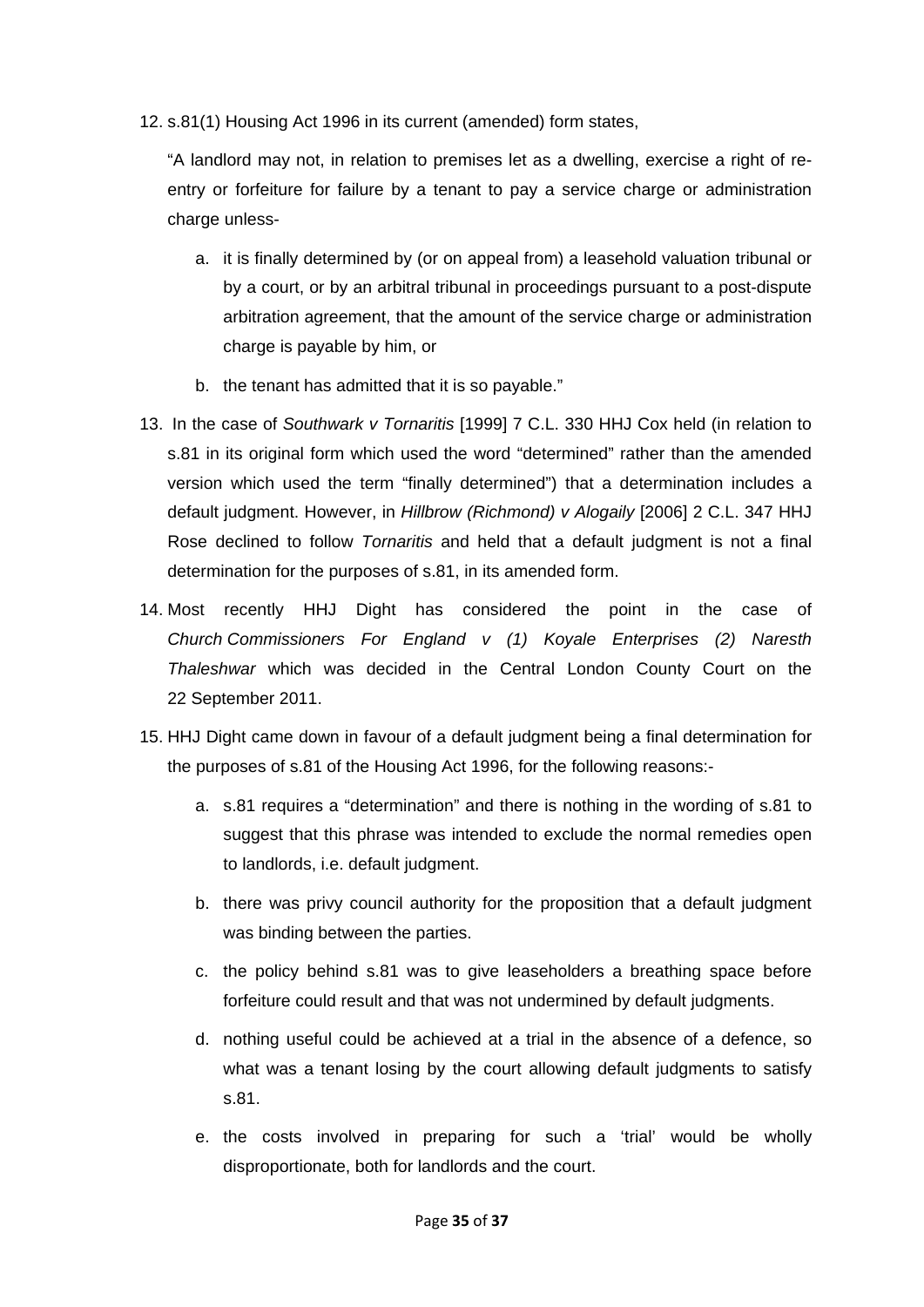- 16. All three decisions are decided at County Court level and whilst this tribunal may derive assistance from the reasoning and arguments contained therein, the LVT is not formally bound by them.
- 17. It is our decision that a default judgment is not a "determination" for the purposes of s.27A(4)(c) for the following reasons:
	- a. The dictionary definition (Chambers) of "determination" includes "judicial decision" and "end" – a default judgment is frequently neither.
	- b. The commentary to Part 12 of the White Book states, "A default judgment is a judgment without trial and is obtained by procuring an administrative act rather than by judicial decision." Mr Cawsey on behalf of the Applicant tried to have it that a determination could be either an administrative act or a judicial decision. With due respect that is not how we read the dictionary definition and the commentary in the White Book.
	- c. We note that the appeal in *Church Commissioners* was unopposed and note that other points might have been made which would have suggested a different outcome in that case:
		- i. Reading  $s.81(1)$  in context  $s.81(3)$  refers to "a decision" which implies some active thought rather than a default provision in the absence of consideration.
		- ii. s.81(1) and (3) refer to a determination or decision being appealed. There is no appeal from a default judgment which would suggest that default judgments were not intended to be included within this definition.
		- iii. s.81(1) provides for a final determination by a leasehold valuation tribunal, a court or an arbitral tribunal constituted by a post dispute arbitration agreement. There is no option for a default judgment in the LVT or before an arbitrator. The *Church Commissioners* case therefore appears to warrant a wider definition to the word 'determination' depending upon where a dispute is being heard, a result which we would be surprised to find in the literal wording of the section.
		- iv. The suggestion that nothing can be achieved in the absence of a defence and that trials would be a waste of time, ignores the statutory scheme which landlords must comply with in order to lawfully recover